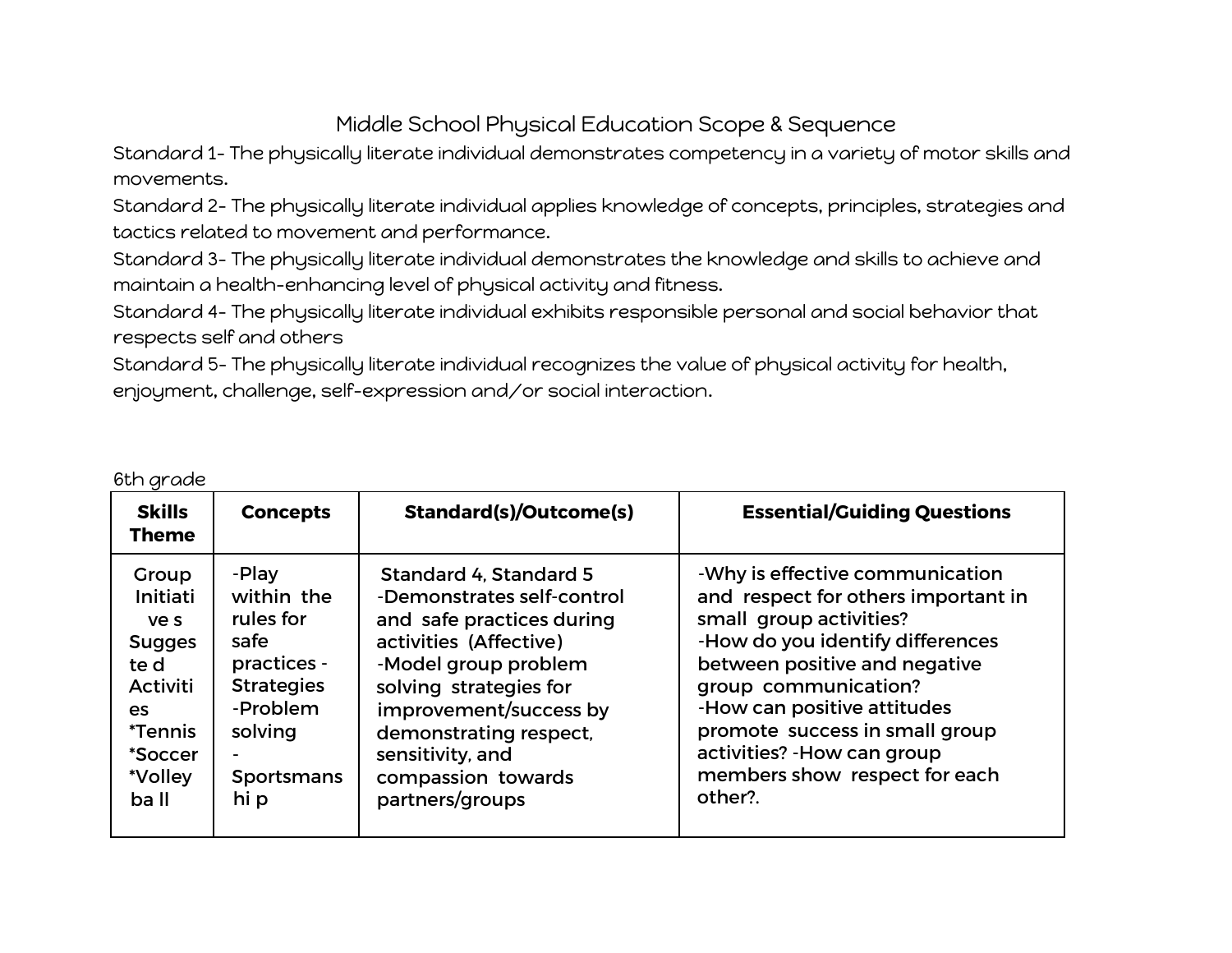| *Baske<br>tb all<br>*Footb<br>all<br>*Hocke<br>v | -Honest<br>feedback<br>Compassio<br>n -<br><b>Inclusivene</b><br>ss skills | (Affective)<br>-Model sportsmanship<br>during group activities<br>(Affective) |  |
|--------------------------------------------------|----------------------------------------------------------------------------|-------------------------------------------------------------------------------|--|
|--------------------------------------------------|----------------------------------------------------------------------------|-------------------------------------------------------------------------------|--|

| <b>Game</b><br>$\boldsymbol{\mathsf{s}}$      | <b>Tactical</b><br><b>Concept</b>    |  |
|-----------------------------------------------|--------------------------------------|--|
|                                               |                                      |  |
| nicati<br>on<br>n<br>/use/<br>create<br>space | Commu<br>betwee<br>players<br>Attack |  |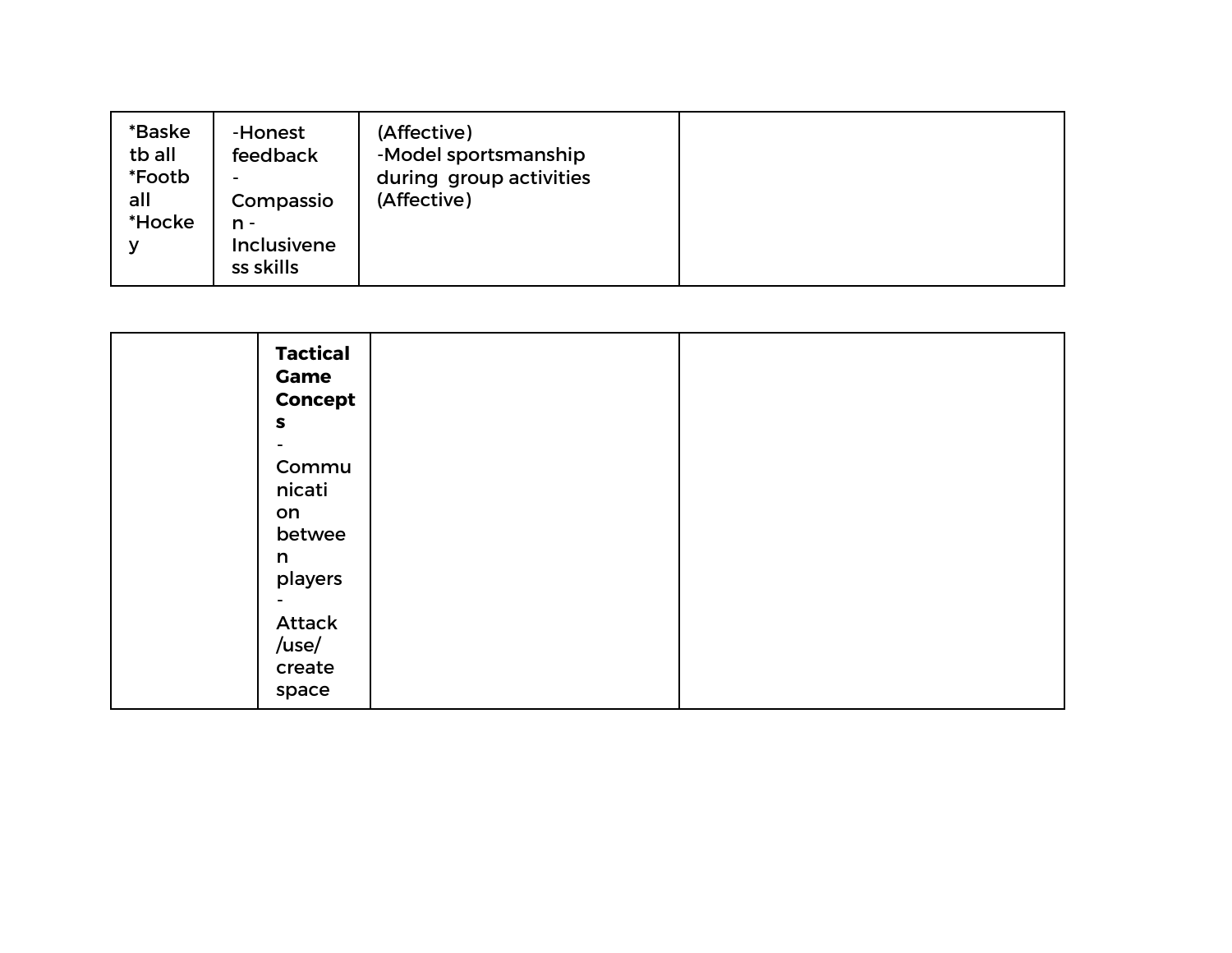| Integrated<br>Movement<br>Suggested<br><b>Activities</b><br><i><b>*Tennis</b></i><br>*Soccer<br>*Volleyball<br>*Dance<br>*Basketball<br>*Football<br>*Hockey | -Create<br>sequen<br>ce of<br>repeat<br>ed<br>patterns<br><b>Transitio</b><br>n<br>-Offense/<br><b>Defense</b><br>position<br>ing/<br>strategi<br>es<br>Evaluati<br>on of<br>movem<br>ent<br>patterns<br>using a<br>rubric<br>assessm<br>ent<br><b>Tactical</b><br><b>Game</b><br><b>Concept</b><br>s<br>-Set up<br>attack by | Standard 1, Standard 2,<br>Standard 3, Standard 4<br>-Demonstrate a<br>sequence of skill-related<br>movements<br>(Psychomotor)<br>-Perform offensive strategies<br>in modified games<br>(Psychomotor) - Perform<br>defensive strategies in<br>modified games<br>(Psychomotor)<br>-Evaluate movement<br>patterns in a variety of skill<br>theme activities (Cognitive) | -How do skill-related fitness<br>components affect movement? - Why<br>does speed and direction change<br>when receiving a moving object? -<br>Why is moving to open space<br>important?<br>-How do you transition<br>between offense and defense? |
|--------------------------------------------------------------------------------------------------------------------------------------------------------------|-------------------------------------------------------------------------------------------------------------------------------------------------------------------------------------------------------------------------------------------------------------------------------------------------------------------------------|-----------------------------------------------------------------------------------------------------------------------------------------------------------------------------------------------------------------------------------------------------------------------------------------------------------------------------------------------------------------------|---------------------------------------------------------------------------------------------------------------------------------------------------------------------------------------------------------------------------------------------------|
|--------------------------------------------------------------------------------------------------------------------------------------------------------------|-------------------------------------------------------------------------------------------------------------------------------------------------------------------------------------------------------------------------------------------------------------------------------------------------------------------------------|-----------------------------------------------------------------------------------------------------------------------------------------------------------------------------------------------------------------------------------------------------------------------------------------------------------------------------------------------------------------------|---------------------------------------------------------------------------------------------------------------------------------------------------------------------------------------------------------------------------------------------------|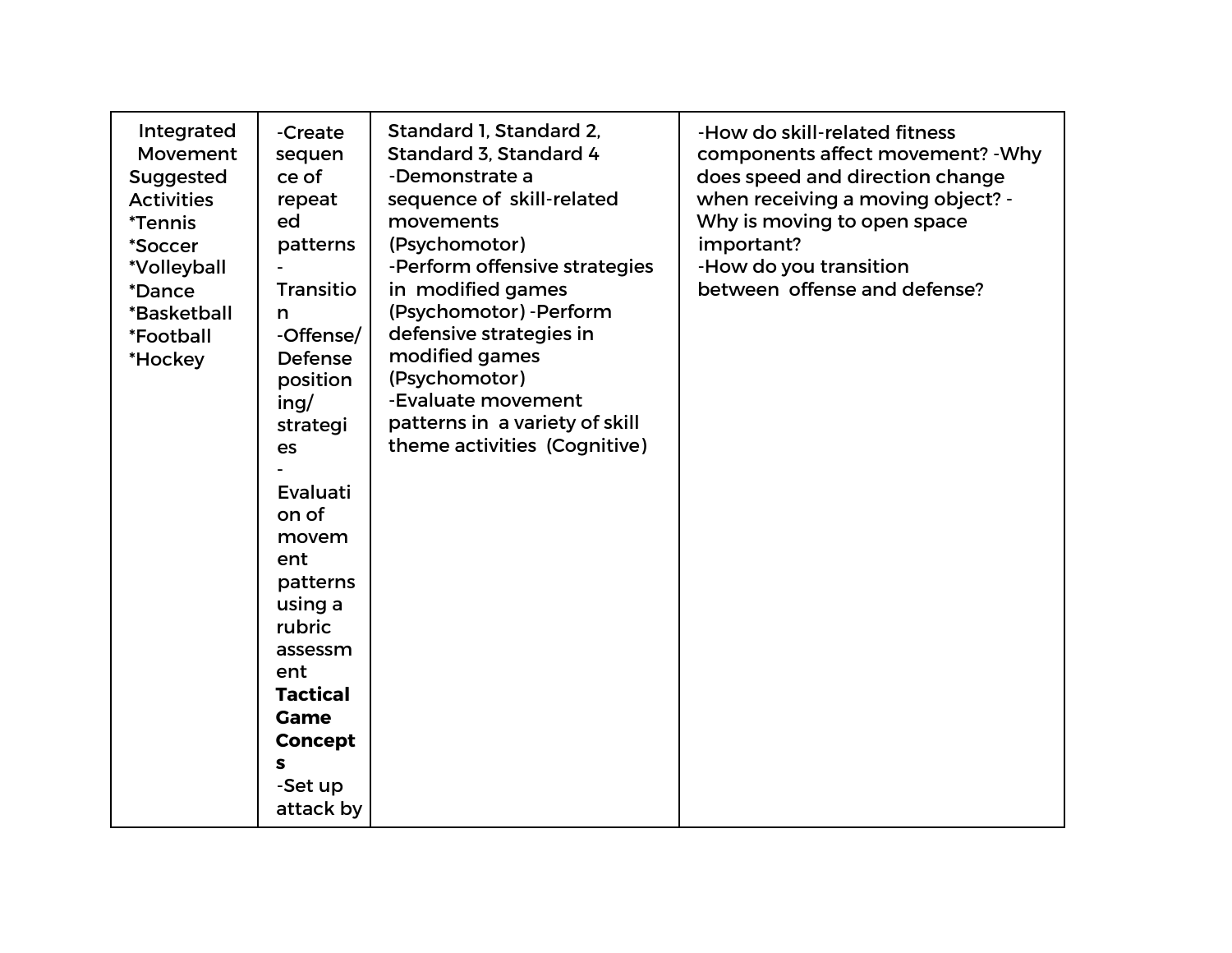| creating |  |
|----------|--|
| space on |  |

| opponent'<br>s side<br>-                |  |
|-----------------------------------------|--|
| Communica<br>tion<br>between<br>players |  |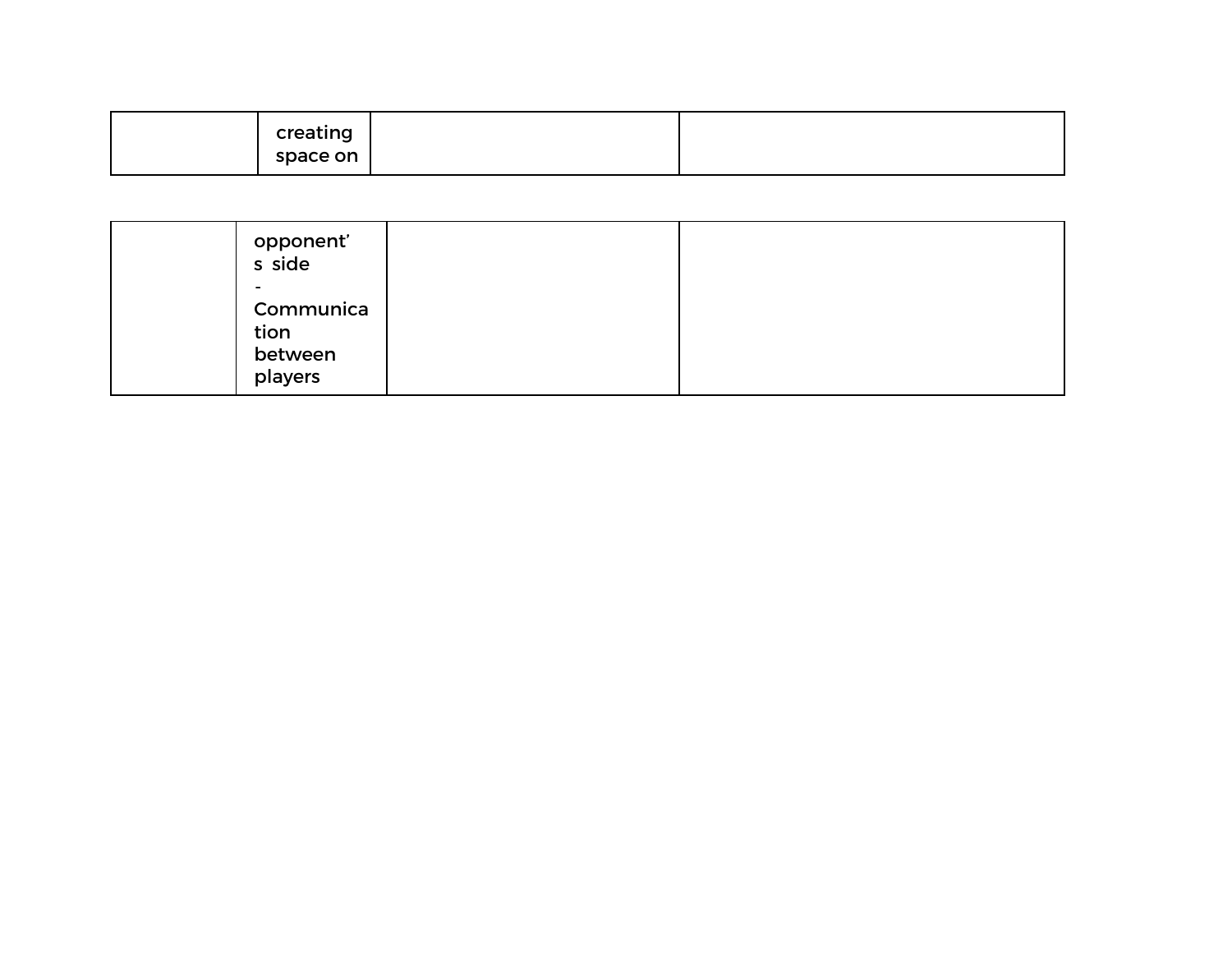| <b>Throwin</b><br>g and<br>Catching<br><b>Suggeste</b><br>d<br><b>Activities</b><br><i><b>*Cricket</b></i><br>*Speedb<br>all<br>*Basketb<br>all<br>*Football | -Efficient<br>throwing<br>and<br>catching<br>technique<br>-Evaluation<br>of skills<br>using a<br>rubric<br>assessment<br>-Offensive<br>and<br>defensive<br>strategies<br>-Gain and<br>maintain<br>possession<br><b>Tactical</b><br><b>Games</b><br><b>Concepts</b><br>-Aim and<br>release<br>projectile:<br>intended<br>direction<br>and<br>intended<br>distance | Standard 1, Standard 4<br>-Perform catching a<br>thrown object in a variety<br>of tactical game situations<br>(Psychomotor) -<br>Demonstrate mature<br>throwing skills within<br>modified games<br>(Psychomotor)<br>-Evaluate throwing and<br>catching using a peer/self-<br>assessment rubric<br>(Cognitive) | -How does opposition affect<br>the outcome of a throw?<br>-Why does your follow through<br>determine the path of the<br>thrown object?<br>-Why is tracking an object an<br>important part of the catching<br>process?<br>-Why is absorption an important<br>factor when receiving an object?<br>-How can the concept of space<br>benefit an offensive or defensive<br>strategy? |
|--------------------------------------------------------------------------------------------------------------------------------------------------------------|------------------------------------------------------------------------------------------------------------------------------------------------------------------------------------------------------------------------------------------------------------------------------------------------------------------------------------------------------------------|---------------------------------------------------------------------------------------------------------------------------------------------------------------------------------------------------------------------------------------------------------------------------------------------------------------|---------------------------------------------------------------------------------------------------------------------------------------------------------------------------------------------------------------------------------------------------------------------------------------------------------------------------------------------------------------------------------|
|--------------------------------------------------------------------------------------------------------------------------------------------------------------|------------------------------------------------------------------------------------------------------------------------------------------------------------------------------------------------------------------------------------------------------------------------------------------------------------------------------------------------------------------|---------------------------------------------------------------------------------------------------------------------------------------------------------------------------------------------------------------------------------------------------------------------------------------------------------------|---------------------------------------------------------------------------------------------------------------------------------------------------------------------------------------------------------------------------------------------------------------------------------------------------------------------------------------------------------------------------------|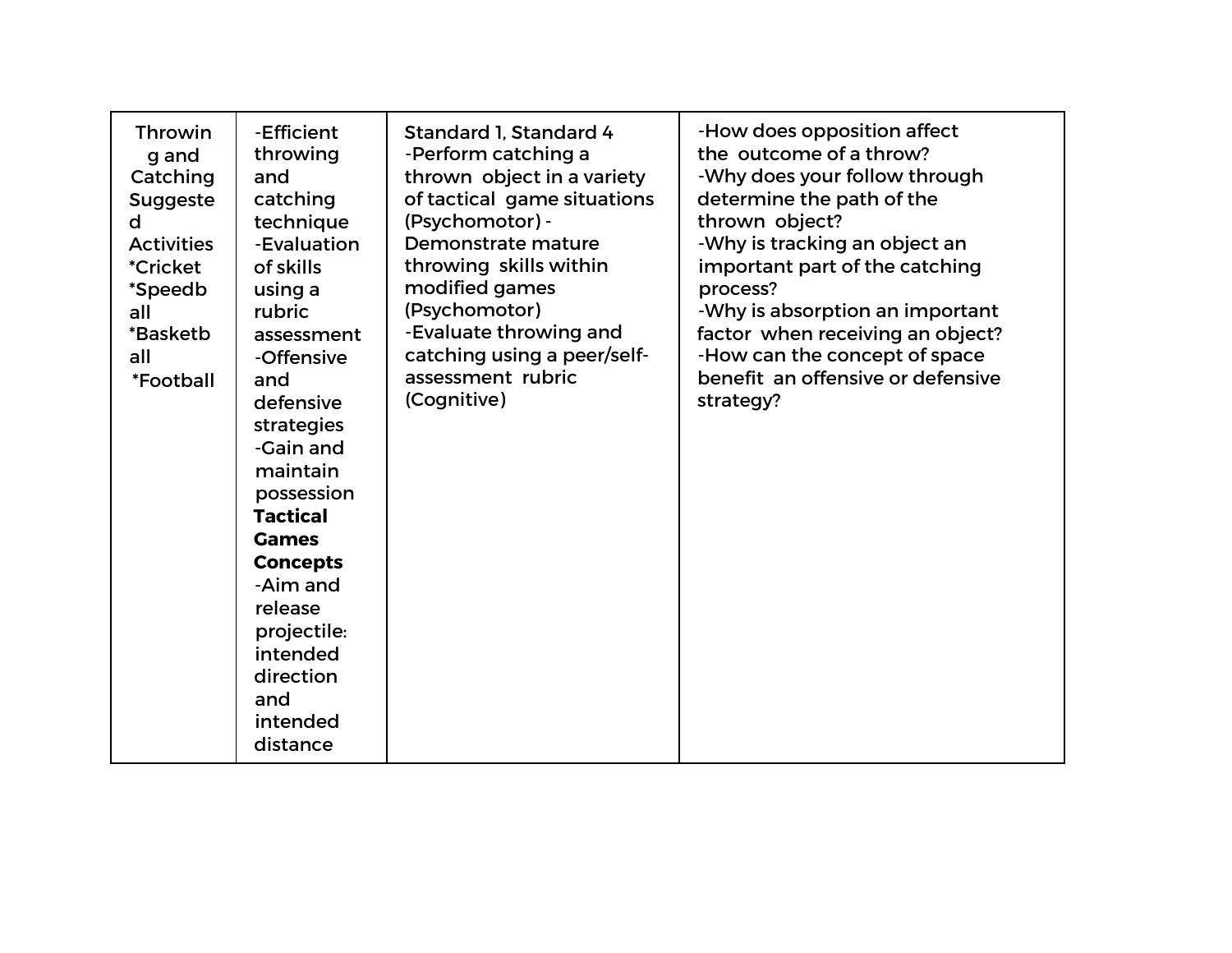| <b>Striking</b><br><b>Skills</b><br>Suggested<br><b>Activities</b><br>*Hockey<br>*Softball<br><i><b>*Tennis</b></i><br>*Volleyball | -Efficient<br>striking<br>technique<br>Evaluation<br>of skills<br>using a<br>rubric<br>assessment<br>-Offense/<br>defense<br>strategy<br>-Hit to<br>open<br>space<br><b>Tactical</b><br><b>Games</b><br><b>Concepts</b><br>-Hit the<br>projectile:<br>intended<br>direction/<br>intended<br>distance | Standard 1, Standard 2,<br>Standard 4<br>-Demonstrate<br>mature striking skills<br>within modified<br>striking games<br>(Psychomotor)<br>-Demonstrates striking<br>an object using an<br>implement or body<br>part (Psychomotor)<br>-Evaluate striking<br>skills using a rubric<br>assessment<br>(Psychomotor) | -How do boundaries of an<br>activity influence your striking<br>ability?<br>-How can the angle of your strike<br>affect the trajectory of an object?<br>-How do your follow through with<br>impact striking accuracy?<br>-How can you strike the object to<br>make your opponent move to it? |
|------------------------------------------------------------------------------------------------------------------------------------|------------------------------------------------------------------------------------------------------------------------------------------------------------------------------------------------------------------------------------------------------------------------------------------------------|----------------------------------------------------------------------------------------------------------------------------------------------------------------------------------------------------------------------------------------------------------------------------------------------------------------|----------------------------------------------------------------------------------------------------------------------------------------------------------------------------------------------------------------------------------------------------------------------------------------------|
| <b>Fitness</b><br>Suggested<br><b>Activities *CCPS</b><br><b>Fitness</b><br>Assessment<br><i><b>*Fitness</b></i>                   | Demonstr<br>ate<br>knowledg<br>e of FITT<br>guidelines                                                                                                                                                                                                                                               | Standard 3, Standard 4,<br>Standard 5<br>-Model FITT guidelines<br>to<br>physical activities<br>(Psychomotor) -                                                                                                                                                                                                | -How do you determine the intensity<br>of an activity?<br>-What factors should you consider<br>when choosing which foods to eat? -<br>Why is eating nutritious food<br>necessary for leading a healthy                                                                                       |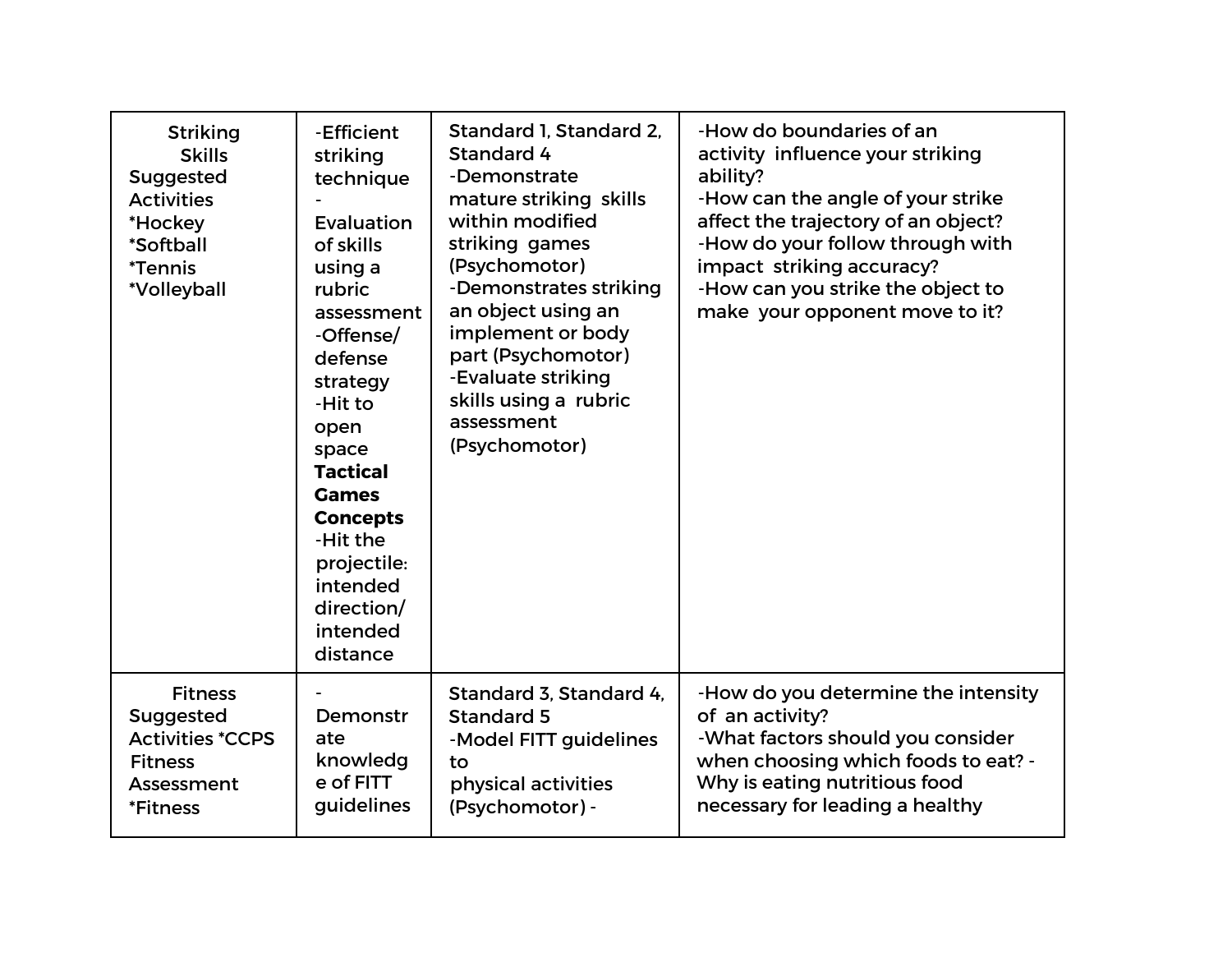| -Assess<br>compone<br>nts of<br>health<br>related | Compare and contrast<br>the relationship<br>between caloric<br>expenditure and<br>physical<br>activity (Cognitive)<br>-Perform in a health-<br>related | lifestyle?<br>-How does the frequency and<br>intensity of exercise contribute to a<br>healthy lifestyle? |
|---------------------------------------------------|--------------------------------------------------------------------------------------------------------------------------------------------------------|----------------------------------------------------------------------------------------------------------|
|---------------------------------------------------|--------------------------------------------------------------------------------------------------------------------------------------------------------|----------------------------------------------------------------------------------------------------------|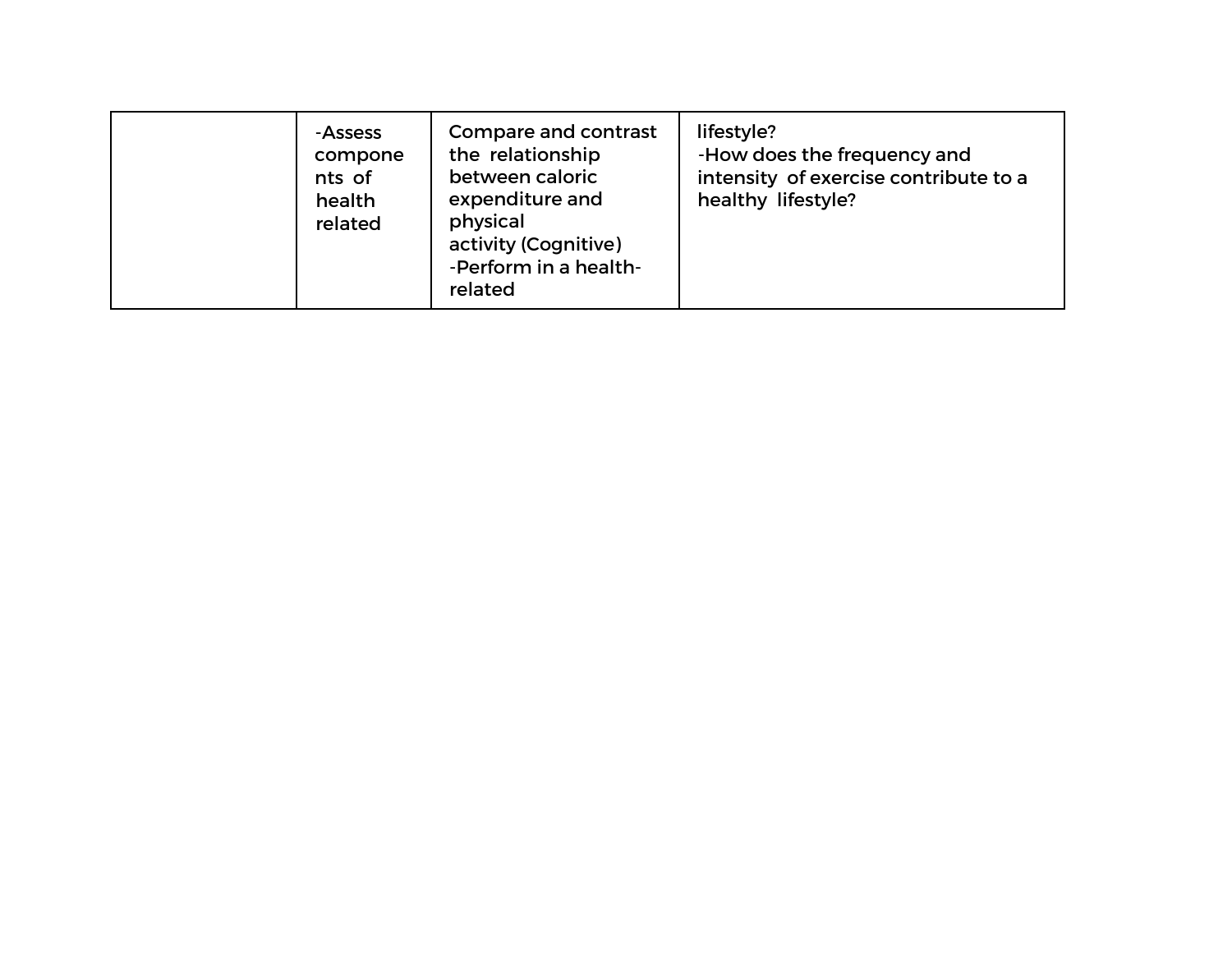| fitness<br>lab<br>fitness assessment<br>activities<br>-Explain<br>(Psychomotor)<br>-Demonstrate the<br>the<br>using<br>benefits<br>technology<br>intensity of the activity<br>of<br><i>*Calculate</i><br>to sustain THRZ while<br>engaging in physical<br>physical<br>heart<br>activity (Psychomotor)<br>rate zone<br>activity<br>-Calculate heart rate<br><i><b>*Fitness</b></i><br>-Identify<br>zones (Cognitive)<br>factors<br>component<br>-Compare and contrast<br>that<br>warm<br>results of a health-related<br>influen<br>ups<br>fitness<br><i><b>*Nutritional</b></i><br>ce<br>assessment (Cognitive)<br>physical<br>discussions<br>activity<br>*Assessment<br>-Compare<br>reflection<br>fitness<br><i><b>*Cross-Fit</b></i><br>scores to<br>*Weight<br>establish<br><b>Training</b><br>short/lon<br><i><b>*Circuit</b></i><br><b>Training</b><br>g<br>term<br>goals<br>-Compare<br>and<br>contrast<br>aerobic<br>VS.<br>anaerobic<br>activities<br>-Discuss<br>the |  |
|------------------------------------------------------------------------------------------------------------------------------------------------------------------------------------------------------------------------------------------------------------------------------------------------------------------------------------------------------------------------------------------------------------------------------------------------------------------------------------------------------------------------------------------------------------------------------------------------------------------------------------------------------------------------------------------------------------------------------------------------------------------------------------------------------------------------------------------------------------------------------------------------------------------------------------------------------------------------------|--|
|------------------------------------------------------------------------------------------------------------------------------------------------------------------------------------------------------------------------------------------------------------------------------------------------------------------------------------------------------------------------------------------------------------------------------------------------------------------------------------------------------------------------------------------------------------------------------------------------------------------------------------------------------------------------------------------------------------------------------------------------------------------------------------------------------------------------------------------------------------------------------------------------------------------------------------------------------------------------------|--|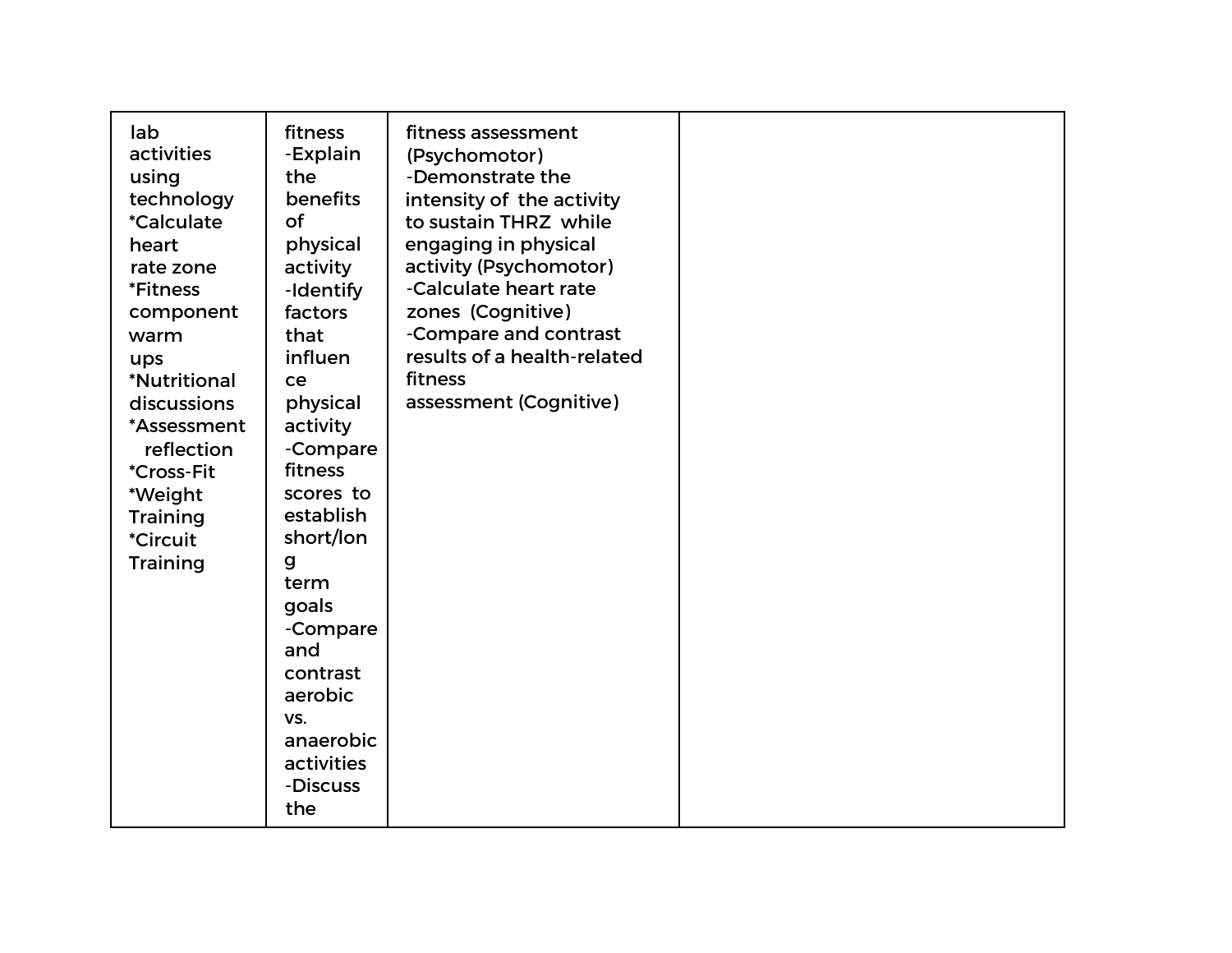| relation<br>ship<br>betwee<br>n<br>nutrition<br>and<br>physical<br>activity<br>-Heart<br>Rate<br>zones |  |  |
|--------------------------------------------------------------------------------------------------------|--|--|
|--------------------------------------------------------------------------------------------------------|--|--|

## Middle School Physical Education Scope & Sequence

7th grade

| <b>Skills</b><br>heme | Concepts | Standard(s)/Outcome(s) | Essential/Guiding Questions |
|-----------------------|----------|------------------------|-----------------------------|
|-----------------------|----------|------------------------|-----------------------------|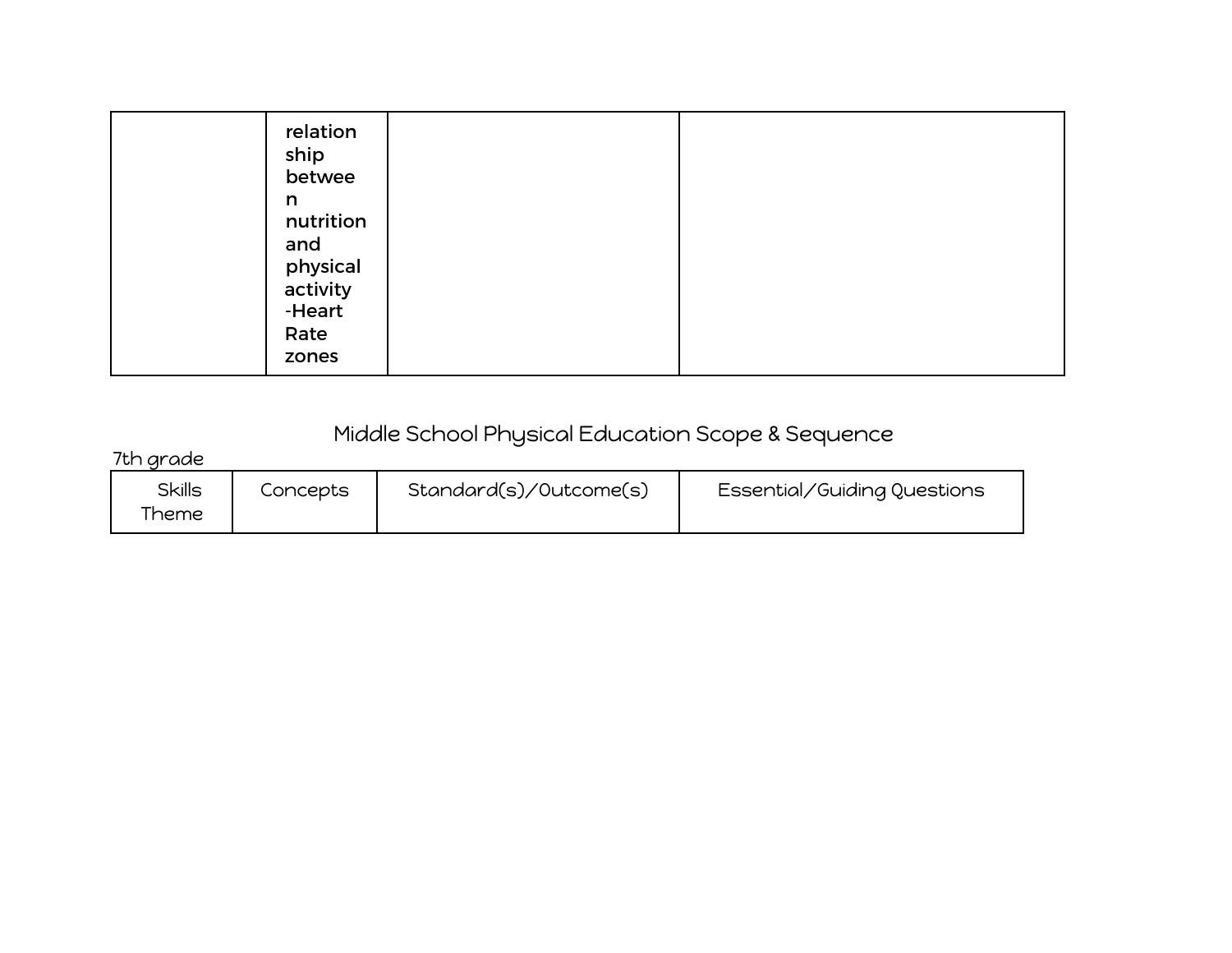| Group<br><b>Initiative</b><br>S<br><b>Suggeste</b><br>d<br><b>Activities</b><br><i><b>*Tennis</b></i><br>*Soccer<br>*Basketb<br>all<br>*Football | -Play<br>within the<br>rules for<br>safe<br>practices -<br>Listening<br><b>skills</b><br>-Identify<br>conflict<br>resolutions<br><b>skills</b><br>-Strategies<br>for<br>problem<br>solving<br>techniques<br>Sportsman<br>ship<br>Constructiv<br>e feedback<br>-Leadership<br>-Trust<br>-Safety<br>practices<br>-Self-<br>control<br><b>Tactical</b><br><b>Game</b><br><b>Concepts</b> | Standard 4, Standard 5<br>-Model leadership<br>(Affective) - Create and<br>apply strategies for<br>successful solutions<br>(Affective) - Demonstrate<br>self-control and safe<br>practices for<br>activities(Affective)<br>-Model sportsmanship<br>during group activities<br>(Affective) | -Why is it important to have<br>consequences when game<br>rules are not followed?<br>-How can you prevent injuries<br>that could occur during activity?<br>-What happens when peers<br>of different abilities are not<br>respected?<br>-What behaviors portray<br>appropriate and<br>inappropriate<br>sportsmanship? |
|--------------------------------------------------------------------------------------------------------------------------------------------------|---------------------------------------------------------------------------------------------------------------------------------------------------------------------------------------------------------------------------------------------------------------------------------------------------------------------------------------------------------------------------------------|-------------------------------------------------------------------------------------------------------------------------------------------------------------------------------------------------------------------------------------------------------------------------------------------|----------------------------------------------------------------------------------------------------------------------------------------------------------------------------------------------------------------------------------------------------------------------------------------------------------------------|
|--------------------------------------------------------------------------------------------------------------------------------------------------|---------------------------------------------------------------------------------------------------------------------------------------------------------------------------------------------------------------------------------------------------------------------------------------------------------------------------------------------------------------------------------------|-------------------------------------------------------------------------------------------------------------------------------------------------------------------------------------------------------------------------------------------------------------------------------------------|----------------------------------------------------------------------------------------------------------------------------------------------------------------------------------------------------------------------------------------------------------------------------------------------------------------------|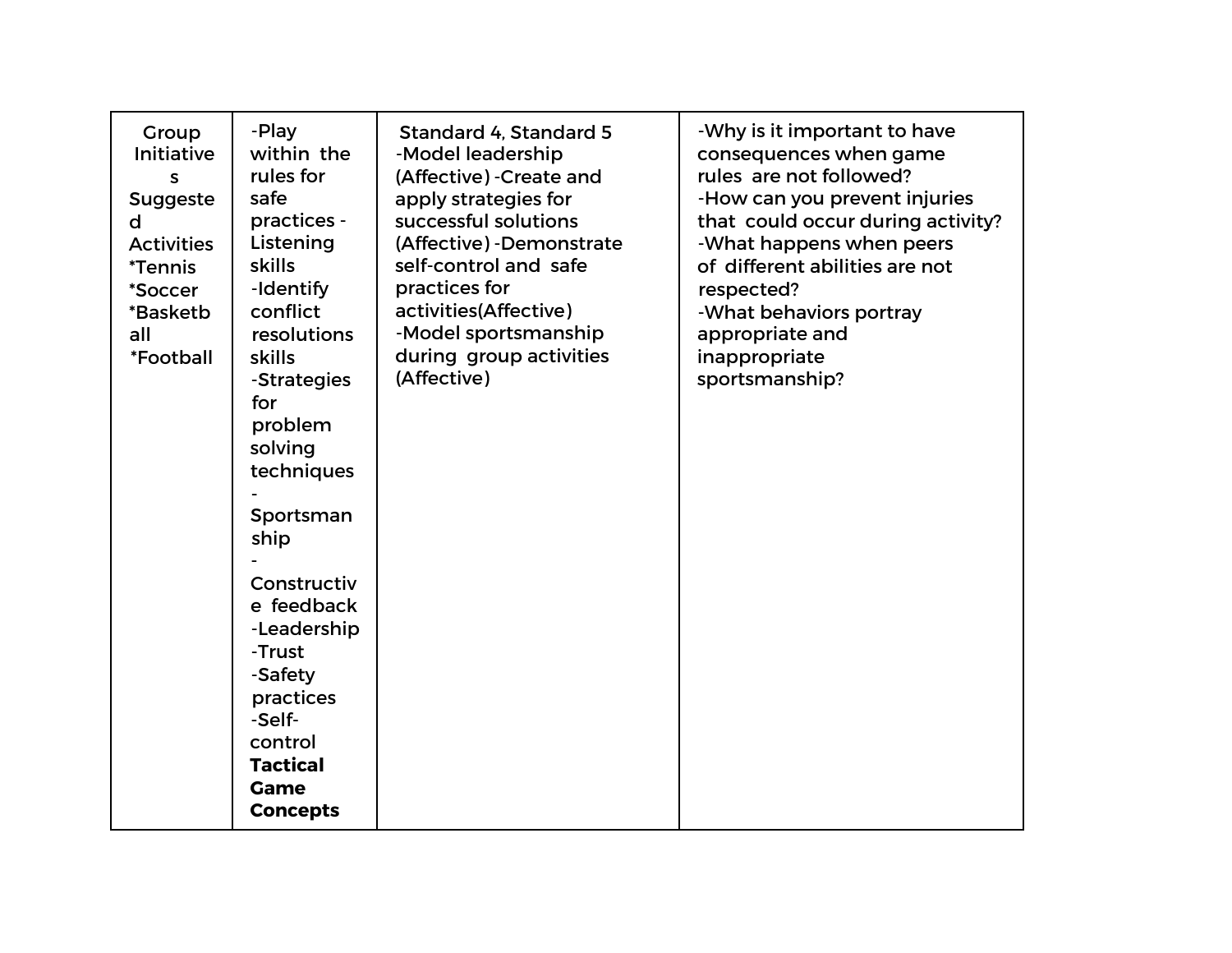|                                                                                                                                                                         | Communic<br>ation<br>between<br>players<br>-Attack/<br>use/<br>create<br>space                                                                                                                                                                 |                                                                                                                                                                                                                                                                                                                                                                                           |                                                                                                                                                                                                                                                                                                                                                                                        |
|-------------------------------------------------------------------------------------------------------------------------------------------------------------------------|------------------------------------------------------------------------------------------------------------------------------------------------------------------------------------------------------------------------------------------------|-------------------------------------------------------------------------------------------------------------------------------------------------------------------------------------------------------------------------------------------------------------------------------------------------------------------------------------------------------------------------------------------|----------------------------------------------------------------------------------------------------------------------------------------------------------------------------------------------------------------------------------------------------------------------------------------------------------------------------------------------------------------------------------------|
| Integra<br>te d<br>Move<br>ment<br><b>Sugges</b><br>ted<br><b>Activiti</b><br>es<br><i><b>*Tennis</b></i><br>*Volley<br>ball<br><i><b>*Dance</b></i><br>*Baske<br>tball | -Create<br>sequences<br>-Offense/<br><b>Defense</b><br>positioning<br>/strategies<br>-Evaluation<br>of skills<br>using a<br>rubric<br>assessment<br><b>Tactical</b><br>Game<br><b>Concepts</b><br>-Set up<br>attack by<br>creating<br>space on | Standard 1, Standard 2,<br>Standard 3, Standard 4<br>-Demonstrate a sequence<br>of skill-related<br>movements<br>(Psychomotor)<br>-Identify offensive strategies<br>for tactical games categories<br>(Psychomotor)<br>-Identify defensive strategies<br>for tactical games<br>categories(Psychomotor)<br>-Evaluate combination of<br>movement patterns in a<br>skill sequence (Cognitive) | -Identify similarities that<br>exist between skillful<br>movement<br>sequences?<br>-How do offensive skills and<br>strategy contribute to<br>creating scoring<br>opportunities?<br>-How can effective defensive<br>pressure be applied to reduce<br>an offensive player's success?<br>-What are the advantages of<br>being able to participate in a<br>variety of movement activities? |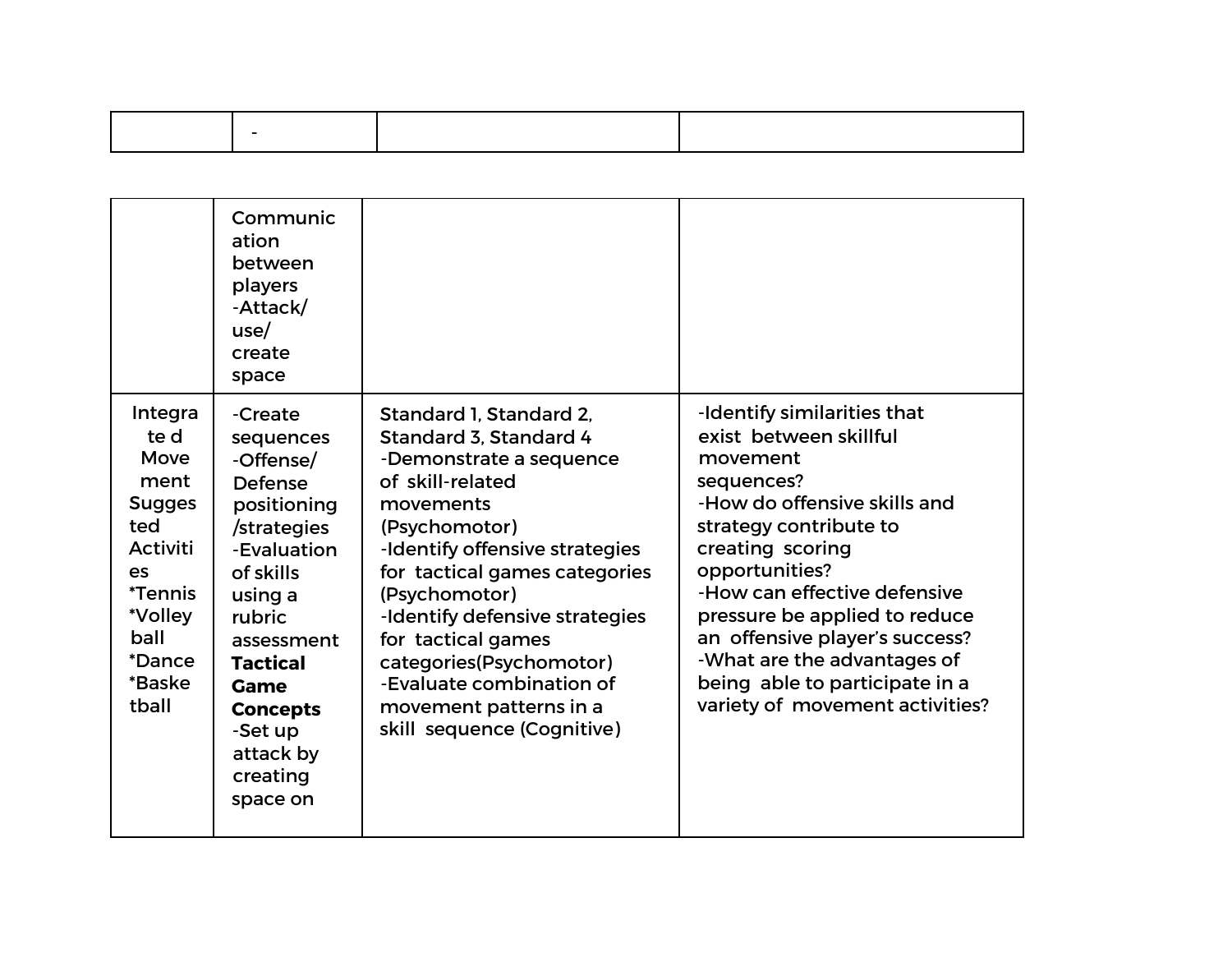|                              | opponent's<br>side<br>Communic<br>ation<br>between<br>players |                                                                                       |                                                                                  |
|------------------------------|---------------------------------------------------------------|---------------------------------------------------------------------------------------|----------------------------------------------------------------------------------|
| Throwin<br>g and<br>Catching | -Efficient<br>throwing<br>and<br>catching                     | Standard 1, Standard 4<br>-Demonstrate mature<br>throwing skills in order to<br>throw | -What factors must a<br>student consider when<br>throwing to a moving<br>target? |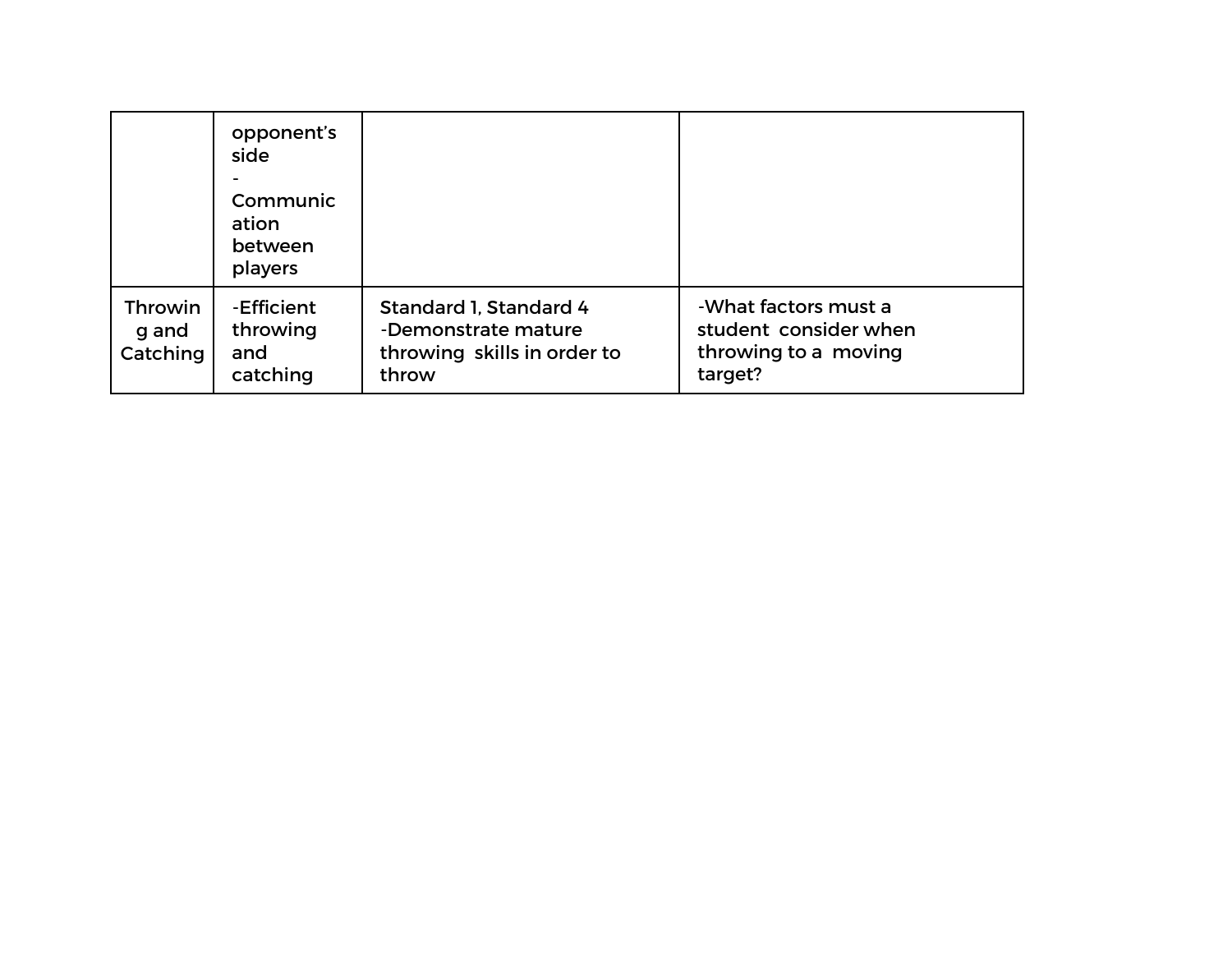| <b>Sugges</b><br>ted<br><b>Activiti</b><br>es<br><i><b>*Cricke</b></i><br>t<br><i><b>*Spee</b></i><br>dball<br>*Baske<br>tball<br>*Football | technique<br>-Evaluation<br>of skills<br>using a<br>rubric<br>assessment<br>-Apply and<br>control<br>force of a<br>projectile<br>with<br>accuracy<br><b>Tactical</b><br><b>Games</b><br><b>Concepts</b><br>-Aim and<br>release<br>projectile:<br>intended<br>direction<br>and<br>intended<br>distance<br>-Win/get<br>possession<br>Communic<br>ation<br>between<br>players | accurately to a moving<br>target within a small group<br>(Psychomotor)<br>-Demonstrate mature<br>catching skills by catching<br>an object while moving<br>(Psychomotor) - Analyze and<br>assess throwing and<br>catching using a rubric<br>(Cognitive)<br>-Demonstrate effective<br>communication techniques in<br>a variety of tactical game<br>situations (Psychomotor) | -How does force affect accuracy<br>for throws at different distances?<br>-How does absorption improve<br>catching success?<br>-Why should you maintain<br>momentum while catching<br>an object?<br>-How can communication<br>improve the success of your<br>team during game play? |
|---------------------------------------------------------------------------------------------------------------------------------------------|----------------------------------------------------------------------------------------------------------------------------------------------------------------------------------------------------------------------------------------------------------------------------------------------------------------------------------------------------------------------------|---------------------------------------------------------------------------------------------------------------------------------------------------------------------------------------------------------------------------------------------------------------------------------------------------------------------------------------------------------------------------|------------------------------------------------------------------------------------------------------------------------------------------------------------------------------------------------------------------------------------------------------------------------------------|
|---------------------------------------------------------------------------------------------------------------------------------------------|----------------------------------------------------------------------------------------------------------------------------------------------------------------------------------------------------------------------------------------------------------------------------------------------------------------------------------------------------------------------------|---------------------------------------------------------------------------------------------------------------------------------------------------------------------------------------------------------------------------------------------------------------------------------------------------------------------------------------------------------------------------|------------------------------------------------------------------------------------------------------------------------------------------------------------------------------------------------------------------------------------------------------------------------------------|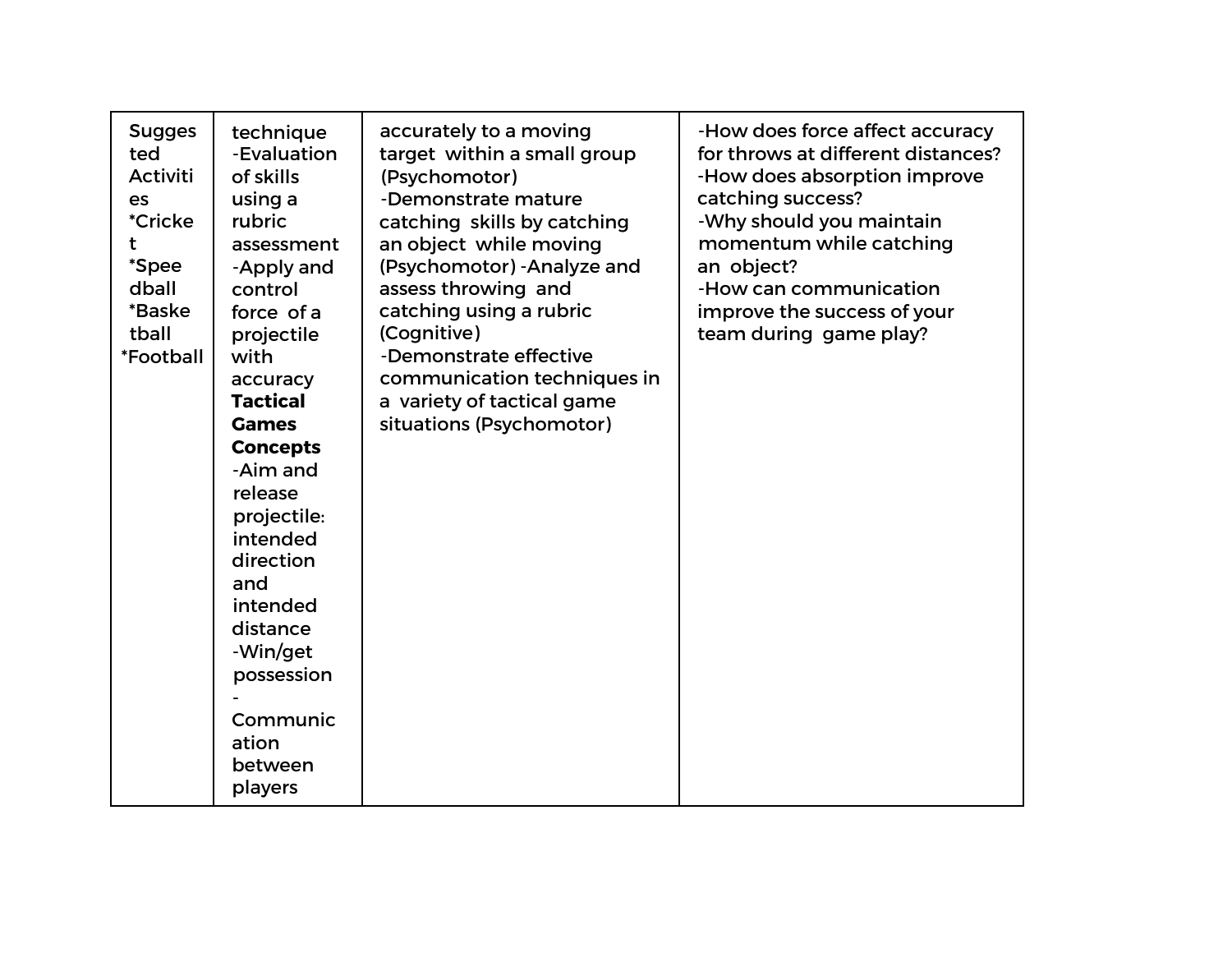| <b>Striking</b><br><b>Skills</b><br><b>Sugges</b><br>ted<br><b>Activities</b> | -Efficient<br>striking<br>technique<br>-Evaluation<br>of skills<br>using a | Standard 1, Standard 2,<br>Standard 4<br>-Demonstrateoffensive/<br>defensive striking strategies<br>in modified games<br>(Psychomotor) | -How does the position of the<br>opposing team affect your<br>striking approach?<br>-How can power and force<br>be generated to strike an<br>object? |
|-------------------------------------------------------------------------------|----------------------------------------------------------------------------|----------------------------------------------------------------------------------------------------------------------------------------|------------------------------------------------------------------------------------------------------------------------------------------------------|
|-------------------------------------------------------------------------------|----------------------------------------------------------------------------|----------------------------------------------------------------------------------------------------------------------------------------|------------------------------------------------------------------------------------------------------------------------------------------------------|

| *Hockey<br>*Softb<br>all<br>*Tenni<br>S.<br>*Volley<br>ball | rubric<br>assessment<br><b>Tactical</b><br><b>Games</b><br><b>Concepts</b><br>-Offense/<br><b>Defense</b><br>strategies<br>-Attack<br>and<br>defend<br>space - Hit<br>the<br>projectile:<br>intended<br>direction/<br>inte nded<br>distance | -Demonstrates striking of a<br>moving object with<br>accuracy using a body part<br>during<br>practice (Psychomotor)<br>-Demonstrates striking of a<br>moving object with<br>accuracy using an<br>implement during practice<br>(Psychomotor)<br>-Analyze striking skill<br>development through<br>feedback (Cognitive) | -How does a moving opponent<br>impact your striking success? -<br>How can the mechanics of<br>striking vary when engaging with<br>an opponent in different<br>activities? - How can setting up an<br>attack create space on the<br>opposite side? |
|-------------------------------------------------------------|---------------------------------------------------------------------------------------------------------------------------------------------------------------------------------------------------------------------------------------------|-----------------------------------------------------------------------------------------------------------------------------------------------------------------------------------------------------------------------------------------------------------------------------------------------------------------------|---------------------------------------------------------------------------------------------------------------------------------------------------------------------------------------------------------------------------------------------------|
|-------------------------------------------------------------|---------------------------------------------------------------------------------------------------------------------------------------------------------------------------------------------------------------------------------------------|-----------------------------------------------------------------------------------------------------------------------------------------------------------------------------------------------------------------------------------------------------------------------------------------------------------------------|---------------------------------------------------------------------------------------------------------------------------------------------------------------------------------------------------------------------------------------------------|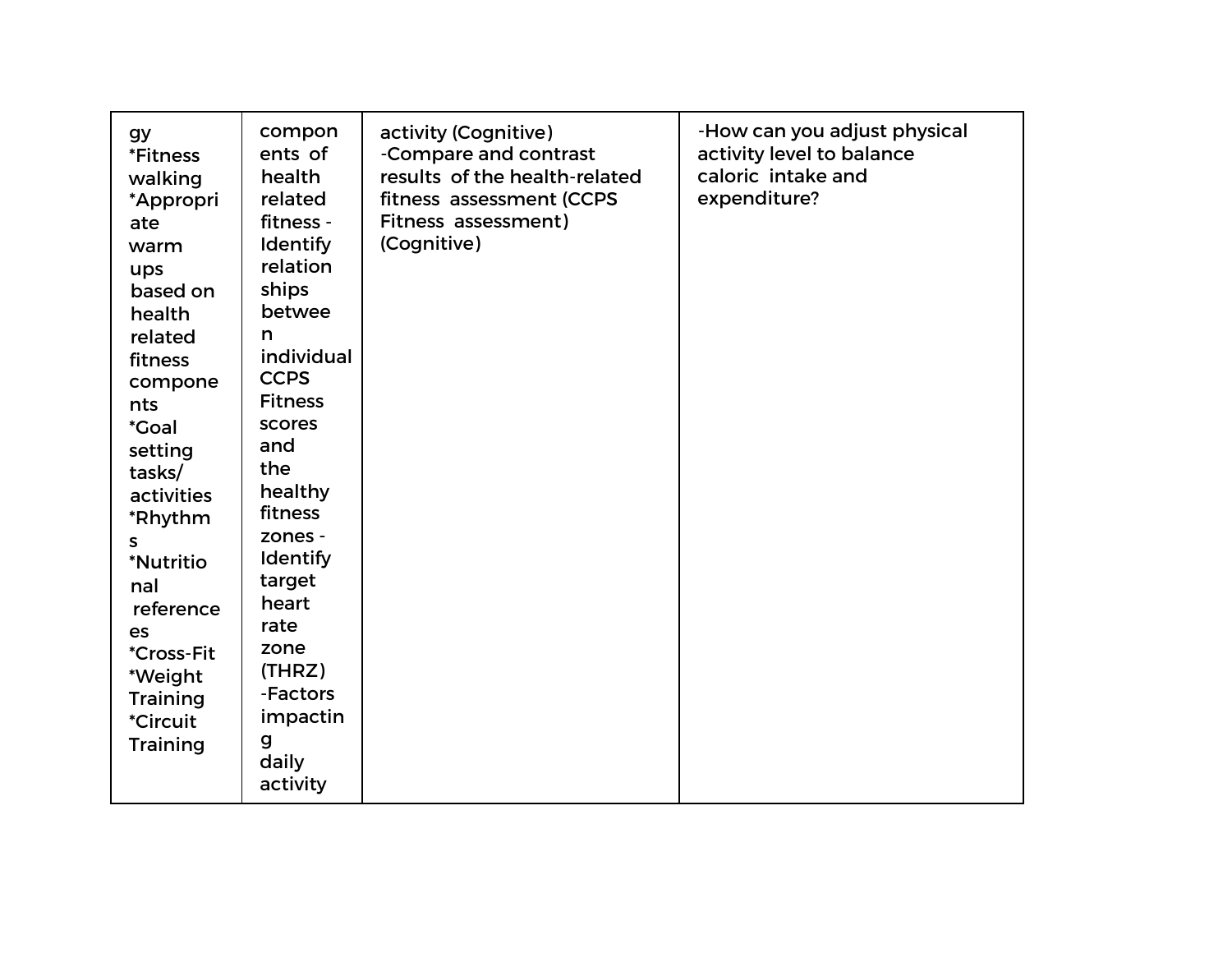## Middle School Physical Education Scope & Sequence

8th grade

| <b>Skills</b><br>Theme                                                                                                                                                                  | Concepts                                                                                                                                                                                                                                                                                        | Standard(s)/Outcome(s)                                                                                                                                                                                                                                                                                            | Essential/Guiding Questions                                                                                                                                                                                                                                                                                                                                |
|-----------------------------------------------------------------------------------------------------------------------------------------------------------------------------------------|-------------------------------------------------------------------------------------------------------------------------------------------------------------------------------------------------------------------------------------------------------------------------------------------------|-------------------------------------------------------------------------------------------------------------------------------------------------------------------------------------------------------------------------------------------------------------------------------------------------------------------|------------------------------------------------------------------------------------------------------------------------------------------------------------------------------------------------------------------------------------------------------------------------------------------------------------------------------------------------------------|
| Group<br>Initiati<br>ve s<br><b>Sugges</b><br>te d<br><b>Activiti</b><br>es<br><i><b>*Tennis</b></i><br>*Soccer<br>*Volley<br>ba II<br>*Baske<br>tb all<br>*Footb<br>all<br>*Hocke<br>У | -Conflict<br>resolutions<br>-Strategies<br>for conflict<br>resolutions<br>and<br>problem<br>solving<br>techniques<br>Sportsmans<br>hi p<br>-Positive<br>feedback<br>Leadershi<br>p<br>strategies<br>-Playing<br>within the<br>rules for<br>safe play<br>-Listening<br>skills<br><b>Tactical</b> | <b>Standard 4, Standard 5</b><br>-Model leadership<br>(Affective) - Model<br>individual/group<br>perseverance during<br>physical activity (Affective)<br>-Demonstrate self-control<br>and safe practices for<br>activities(Affective)<br>-Model sportsmanship<br>characteristics during<br>activities (Affective) | -What are some different<br>strategies that can be used<br>during a team building activity<br>to ensure a positive experience?<br>-How can a student<br>demonstrate leadership<br>qualities?<br>-Why is it important to include<br>the entire group when problem<br>solving?<br>-Why is it important to accept<br>all decisions of a referee or<br>umpire? |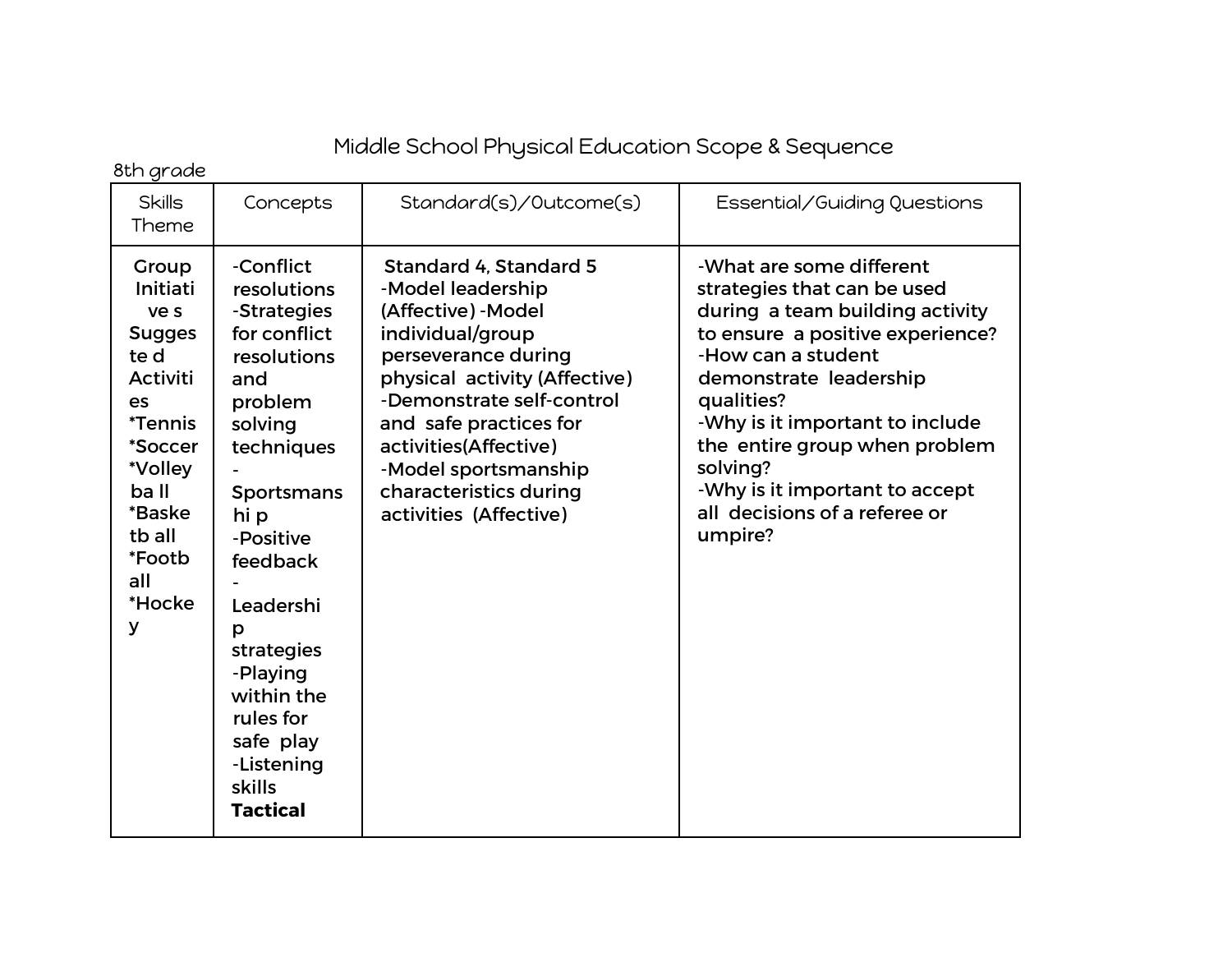| <b>Game</b><br><b>Concepts</b>     |  |
|------------------------------------|--|
| -<br>Communic<br>ati on<br>between |  |

| players<br>-Attack/<br>use/<br>create |  |
|---------------------------------------|--|
| space                                 |  |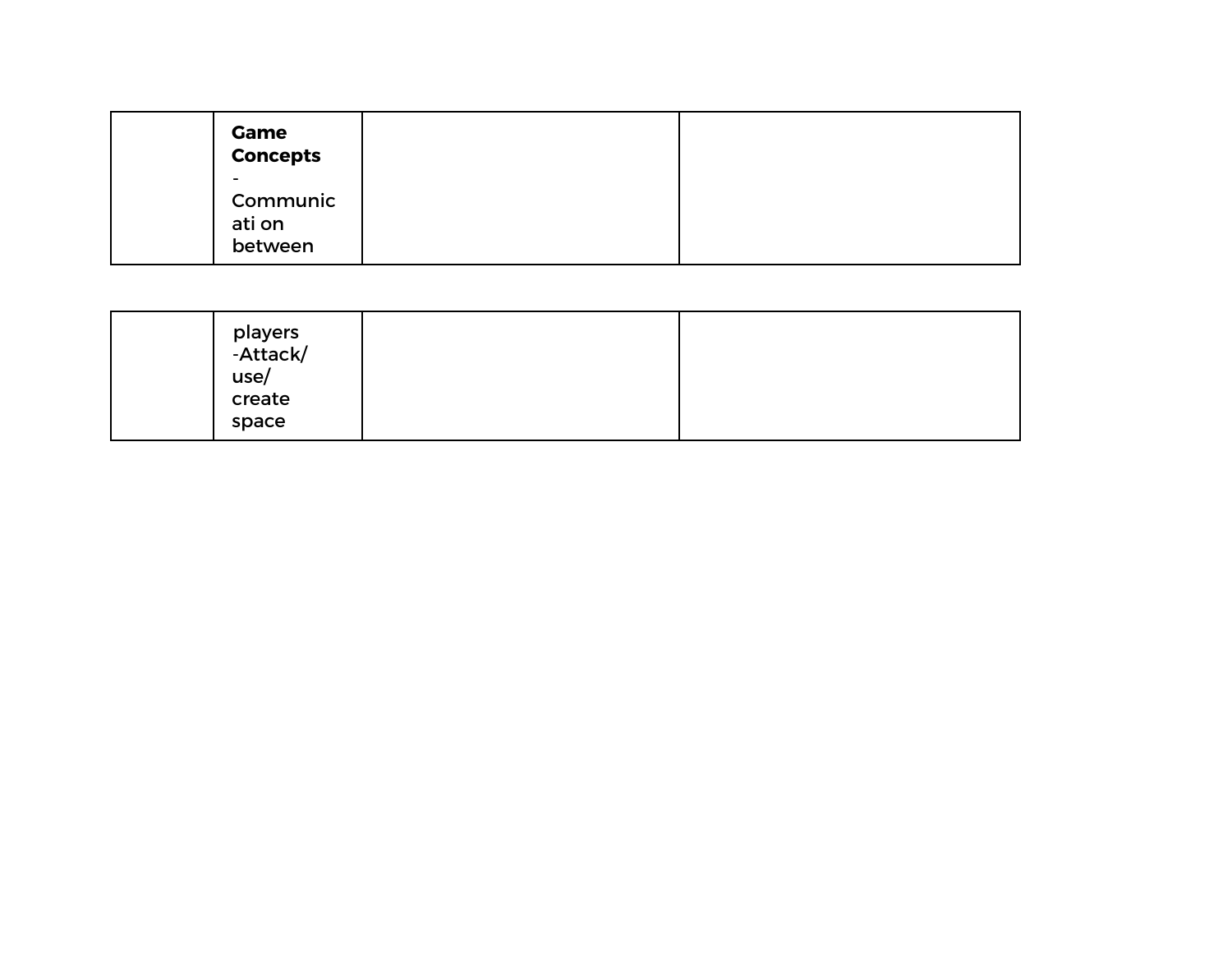| Integra<br>te d<br>Move<br>ment<br><b>Sugges</b><br>ted<br><b>Activiti</b><br>es<br><i><b>*Tennis</b></i><br>*Volley<br>ball<br><i><b>*Dance</b></i><br>*Baske<br>tball | -Create<br>sequences<br>of<br>repeated<br>patterns<br>-Offense/<br><b>Defense</b><br>strategies<br>-Movement<br>strategies<br>-Transition<br>-Evaluation<br>of skills<br>using a<br>rubric<br>assessment<br><b>Tactical</b><br><b>Game</b><br><b>Concepts</b><br>-Set up<br>attack by<br>creating<br>space on<br>opponent's<br>side<br>Communic<br>ati on<br>between<br>players | Standard 1, Standard 2,<br>Standard 3, Standard 4<br>-Model a creative<br>individual/partner/group<br>performance of skill related<br>movements (Psychomotor) -<br>Identify offensive strategies<br>for tactical games categories<br>(Psychomotor)<br>-Identify defensive strategies<br>for tactical games<br>categories(Psychomotor)<br>-Identify movement skills<br>skill combinations in<br>and<br>physical<br>activity settings<br>(Cognitive) | -What characteristics define<br>a mature rhythmic or<br>skillful<br>movement sequence?<br>-How can an offensive player<br>create space both with and<br>without possession of an<br>object? - How can your<br>defensive<br>responsibilities change/stay<br>the same in different types of<br>defensive strategies (person<br>to person and zone)?<br>-How does strategic and<br>intentional movement create<br>an advantage for an offensive<br>player/team? |
|-------------------------------------------------------------------------------------------------------------------------------------------------------------------------|---------------------------------------------------------------------------------------------------------------------------------------------------------------------------------------------------------------------------------------------------------------------------------------------------------------------------------------------------------------------------------|----------------------------------------------------------------------------------------------------------------------------------------------------------------------------------------------------------------------------------------------------------------------------------------------------------------------------------------------------------------------------------------------------------------------------------------------------|--------------------------------------------------------------------------------------------------------------------------------------------------------------------------------------------------------------------------------------------------------------------------------------------------------------------------------------------------------------------------------------------------------------------------------------------------------------|
|-------------------------------------------------------------------------------------------------------------------------------------------------------------------------|---------------------------------------------------------------------------------------------------------------------------------------------------------------------------------------------------------------------------------------------------------------------------------------------------------------------------------------------------------------------------------|----------------------------------------------------------------------------------------------------------------------------------------------------------------------------------------------------------------------------------------------------------------------------------------------------------------------------------------------------------------------------------------------------------------------------------------------------|--------------------------------------------------------------------------------------------------------------------------------------------------------------------------------------------------------------------------------------------------------------------------------------------------------------------------------------------------------------------------------------------------------------------------------------------------------------|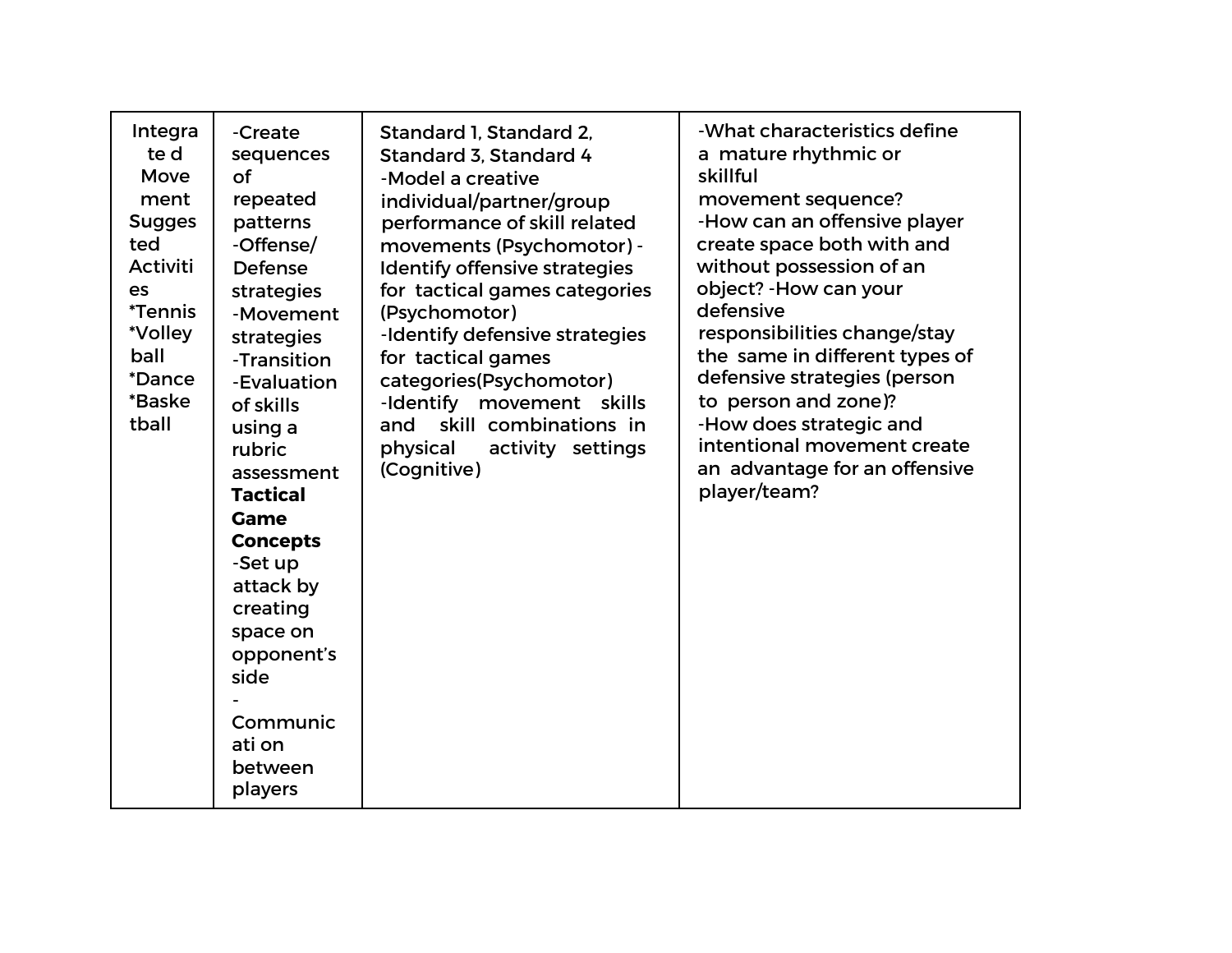| Throwin | -Change/ | Standard 1, Standard 4 | -How can trajectory impact |
|---------|----------|------------------------|----------------------------|
|---------|----------|------------------------|----------------------------|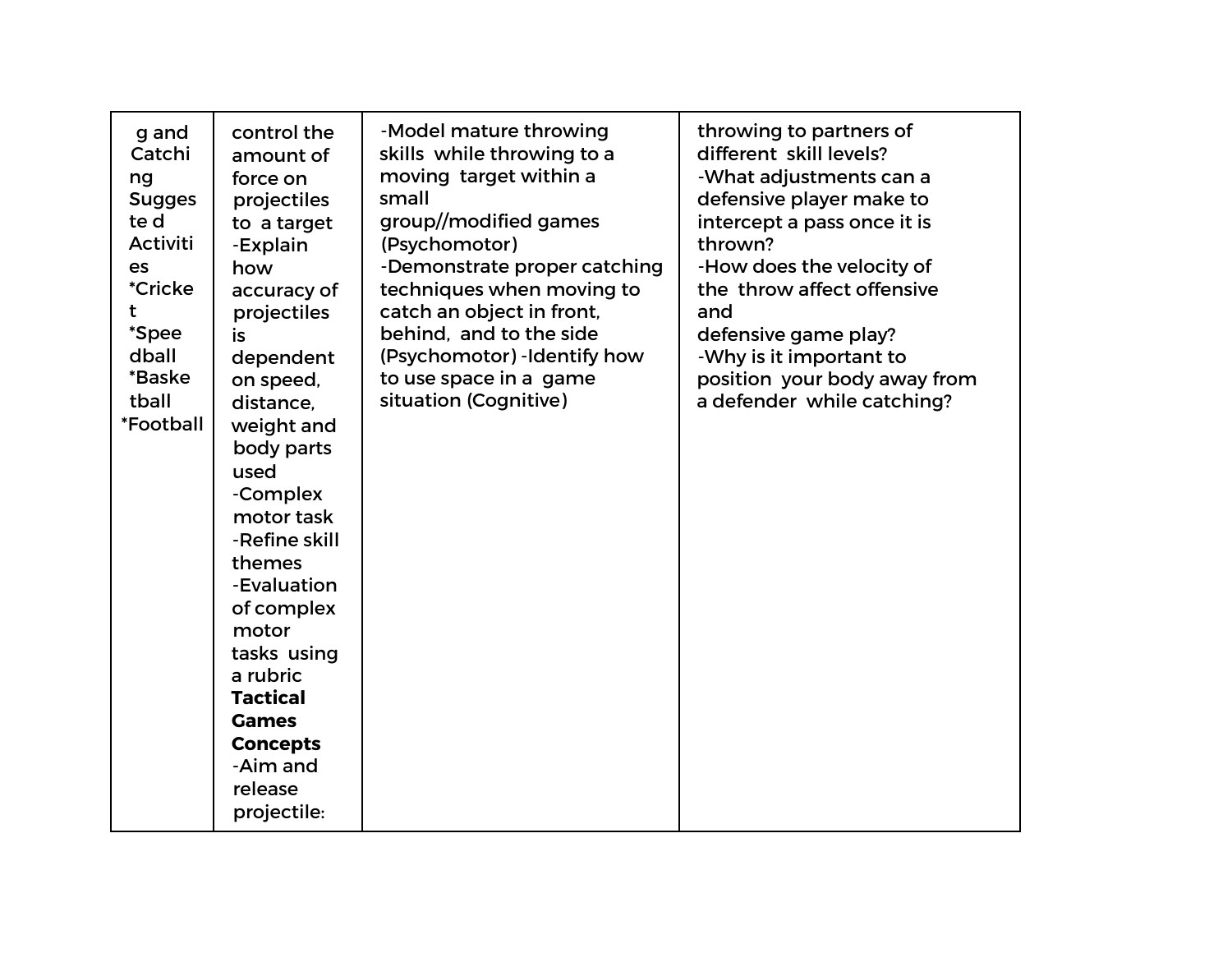| intended<br>direction<br>and<br>intended |
|------------------------------------------|
|------------------------------------------|

|                                                                                                                                                  | distance                                                                                                                                                                                          |                                                                                                                                                                                                                                                                                                                                                                                                                                         |                                                                                                                                                                                                                                                                                                                                                                                                         |
|--------------------------------------------------------------------------------------------------------------------------------------------------|---------------------------------------------------------------------------------------------------------------------------------------------------------------------------------------------------|-----------------------------------------------------------------------------------------------------------------------------------------------------------------------------------------------------------------------------------------------------------------------------------------------------------------------------------------------------------------------------------------------------------------------------------------|---------------------------------------------------------------------------------------------------------------------------------------------------------------------------------------------------------------------------------------------------------------------------------------------------------------------------------------------------------------------------------------------------------|
|                                                                                                                                                  | -Win/get<br>possession<br>-Defend<br>space                                                                                                                                                        |                                                                                                                                                                                                                                                                                                                                                                                                                                         |                                                                                                                                                                                                                                                                                                                                                                                                         |
| <b>Striking</b><br><b>Skills</b><br><b>Suggeste</b><br>d<br><b>Activities</b><br>*Hockey<br>*Softball<br><i><b>*Tennis</b></i><br>*Volleyba<br>Ш | -Complex<br>motor task<br>-Refine<br>skill<br>themes<br>Evaluatio<br>n of<br>complex<br>motor<br>tasks<br>using a<br>rubric<br><b>Tactical</b><br>Game<br><b>Concepts</b><br>-Offense/<br>Defense | Standard 1, Standard 2,<br>Standard 4<br>-Demonstrate<br>offensive/defensive striking<br>strategies in modified<br>games (Psychomotor)<br>-Demonstrates striking of a<br>moving object with<br>accuracy using a body part<br>during<br>practice (Psychomotor)<br>-Demonstrates striking of a<br>moving object with<br>accuracy using an<br>implement during<br>practice (Psychomotor)<br>-Analyze striking skill<br>development through | -How does the position of the<br>opposing team affect your<br>striking approach?<br>-How can power and force be<br>generated to strike an object? -<br>How does a moving opponent<br>impact your striking success? -<br>How can the mechanics of<br>striking vary when engaging<br>with an opponent in different<br>activities? - How can setting up<br>an attack create space on the<br>opposite side? |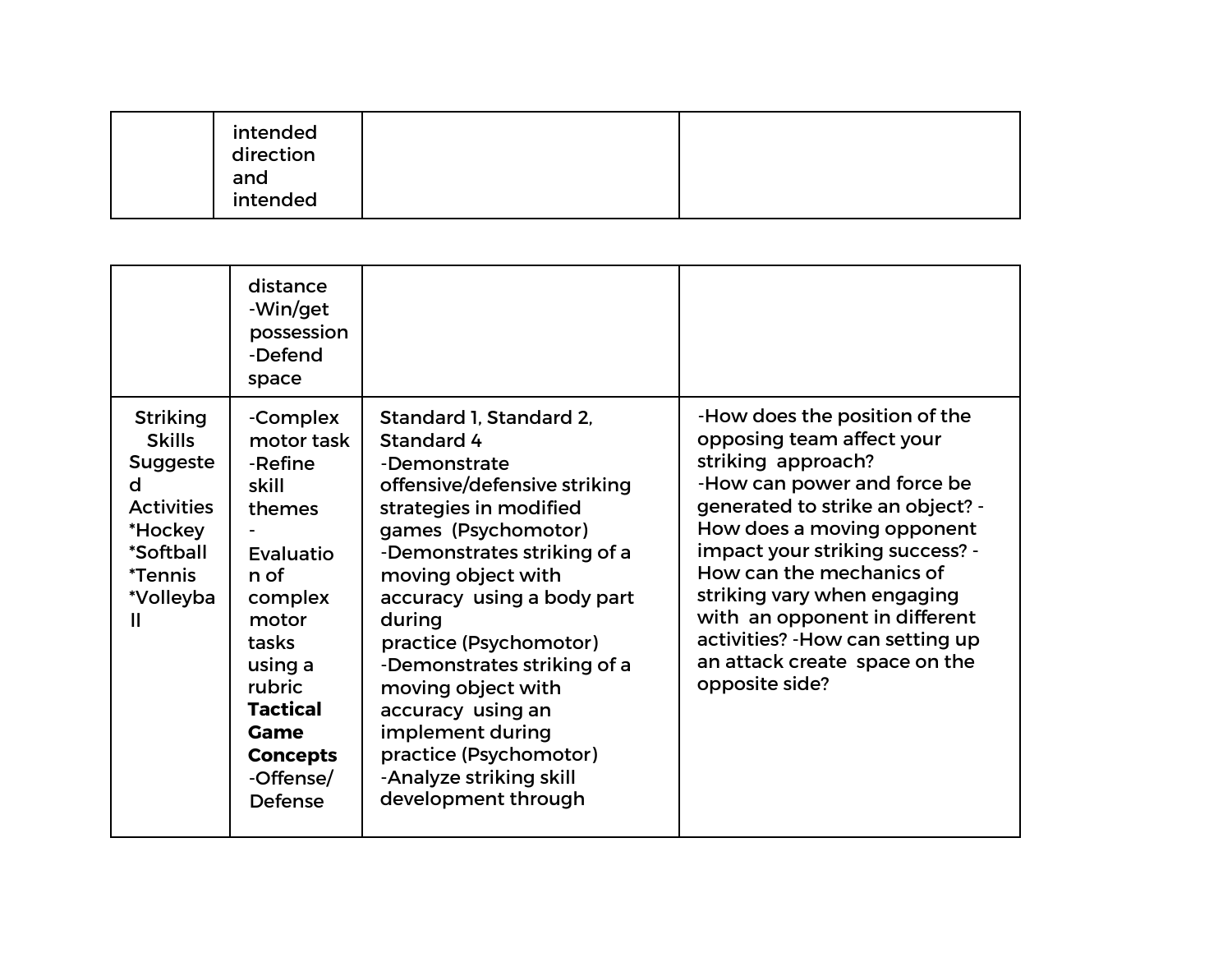|                                        | strategies<br>-Attack<br>and<br>defend<br>space -<br>Hit the<br>projectile:<br>intended<br>direction/<br>intended<br>distance | feedback (Cognitive)                                                    |                                                                                               |
|----------------------------------------|-------------------------------------------------------------------------------------------------------------------------------|-------------------------------------------------------------------------|-----------------------------------------------------------------------------------------------|
| <b>Fitness</b><br><b>Suggeste</b><br>d | -Explain<br>body<br>systems<br>response<br>to                                                                                 | Standard 3, Standard 4,<br>Standard 5<br>-Identify technology to defend | -How can utilizing<br>technology provide<br>feedback for self<br>assessment and adjustment of |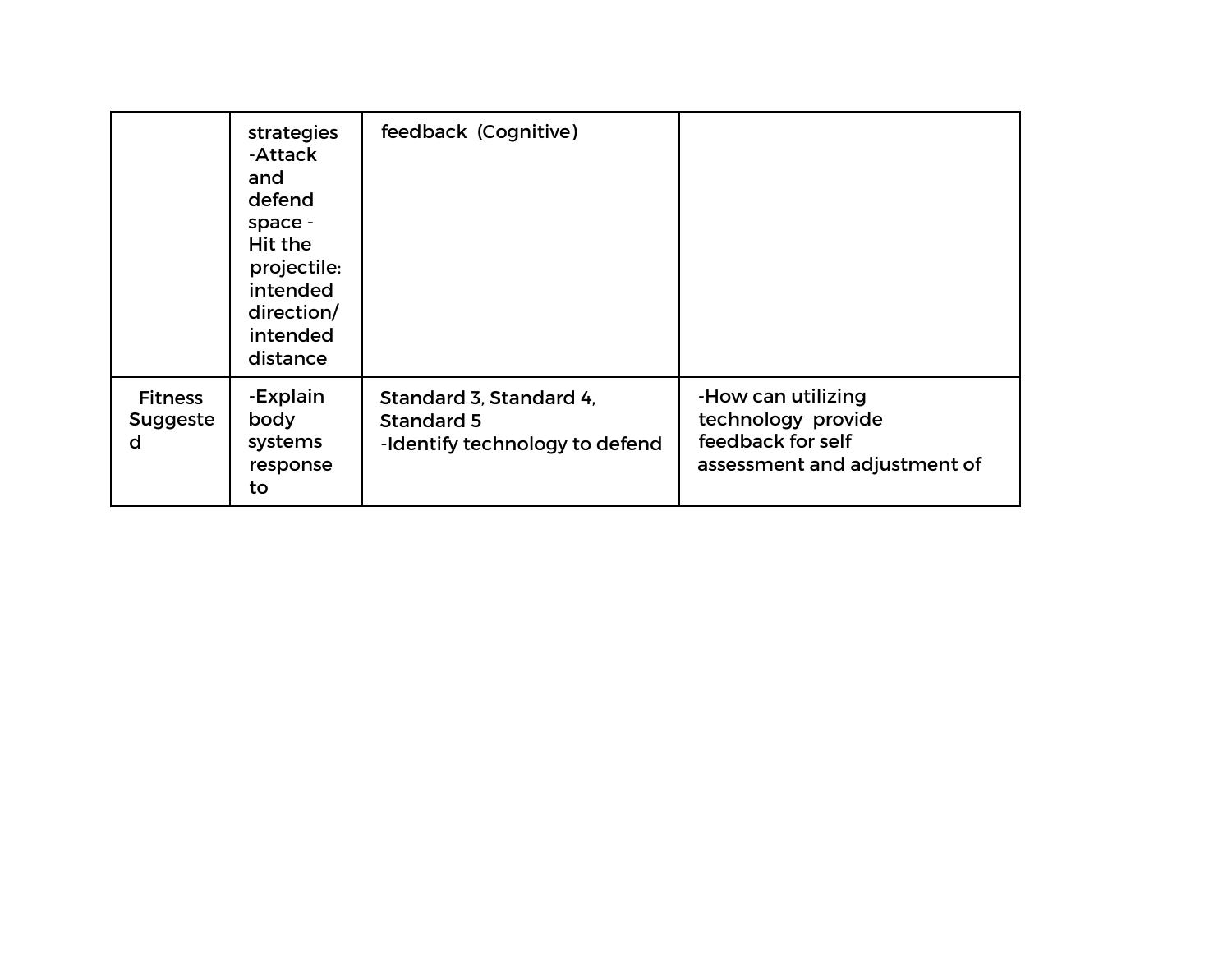| <b>Activities</b><br>progre<br><i><b>*CCPS</b></i><br>ssion<br>and<br><b>Fitness</b><br>overloa<br>Assessment<br>d<br><i><b>*Fitness</b></i><br>princip<br>lab<br>les<br>activities<br>-Justify<br>using<br>selectio<br>technology<br>n of<br><i><b>*Fitness</b></i><br>fitness<br>walking<br>comp<br>*Appropriat<br>onents<br>е<br>to<br>warm<br>impro<br>ups<br>ve<br>based on<br>fitness<br>health<br>levels -<br>related<br><b>Discuss</b><br>fitness<br>ion of<br>componen<br>nutrien<br>ts<br>ts,<br><i>*Calculate</i><br>protein,<br>heart rate<br>carboh<br><i><b>*Fitness</b></i><br>ydrate<br>wellness<br>s, fats,<br>activities<br>and<br><i><b>*Nutritional</b></i><br>physical<br>activity<br>-Analyze<br>health | the value of various<br>cardiorespiratory<br>endurance/aerobic<br>capacity activities<br>(Psychomotor)<br>-Perform in a health-<br>related fitness<br>assessment (CCPS<br><b>Fitness Assessment)</b><br>(Psychomotor))<br>-Design a personal plan to<br>improve fitness<br>(Psychomotor) - Create and<br>apply a nutritional<br>component in a personal<br>fitness plan (Cognitive)<br>-Compare and contrast on<br>results of a health-related<br>fitness assessment to<br>improve personal goals<br>(CCPS Fitness Assessment)<br>(Cognitive) | one's cardiorespiratory<br>endurance/aerobic<br>capacity activity level?<br>-How are "Healthy Fitness Zones"<br>scores related to lifetime<br>wellness? - How can FITT<br>guideline<br>modifications help you select,<br>adjust, execute and perform a<br>personal fitness plan to<br>improve your fitness?<br>-How can students exercise<br>outside of class/school to<br>improve their fitness level? |
|-------------------------------------------------------------------------------------------------------------------------------------------------------------------------------------------------------------------------------------------------------------------------------------------------------------------------------------------------------------------------------------------------------------------------------------------------------------------------------------------------------------------------------------------------------------------------------------------------------------------------------------------------------------------------------------------------------------------------------|-----------------------------------------------------------------------------------------------------------------------------------------------------------------------------------------------------------------------------------------------------------------------------------------------------------------------------------------------------------------------------------------------------------------------------------------------------------------------------------------------------------------------------------------------|---------------------------------------------------------------------------------------------------------------------------------------------------------------------------------------------------------------------------------------------------------------------------------------------------------------------------------------------------------------------------------------------------------|
|-------------------------------------------------------------------------------------------------------------------------------------------------------------------------------------------------------------------------------------------------------------------------------------------------------------------------------------------------------------------------------------------------------------------------------------------------------------------------------------------------------------------------------------------------------------------------------------------------------------------------------------------------------------------------------------------------------------------------------|-----------------------------------------------------------------------------------------------------------------------------------------------------------------------------------------------------------------------------------------------------------------------------------------------------------------------------------------------------------------------------------------------------------------------------------------------------------------------------------------------------------------------------------------------|---------------------------------------------------------------------------------------------------------------------------------------------------------------------------------------------------------------------------------------------------------------------------------------------------------------------------------------------------------------------------------------------------------|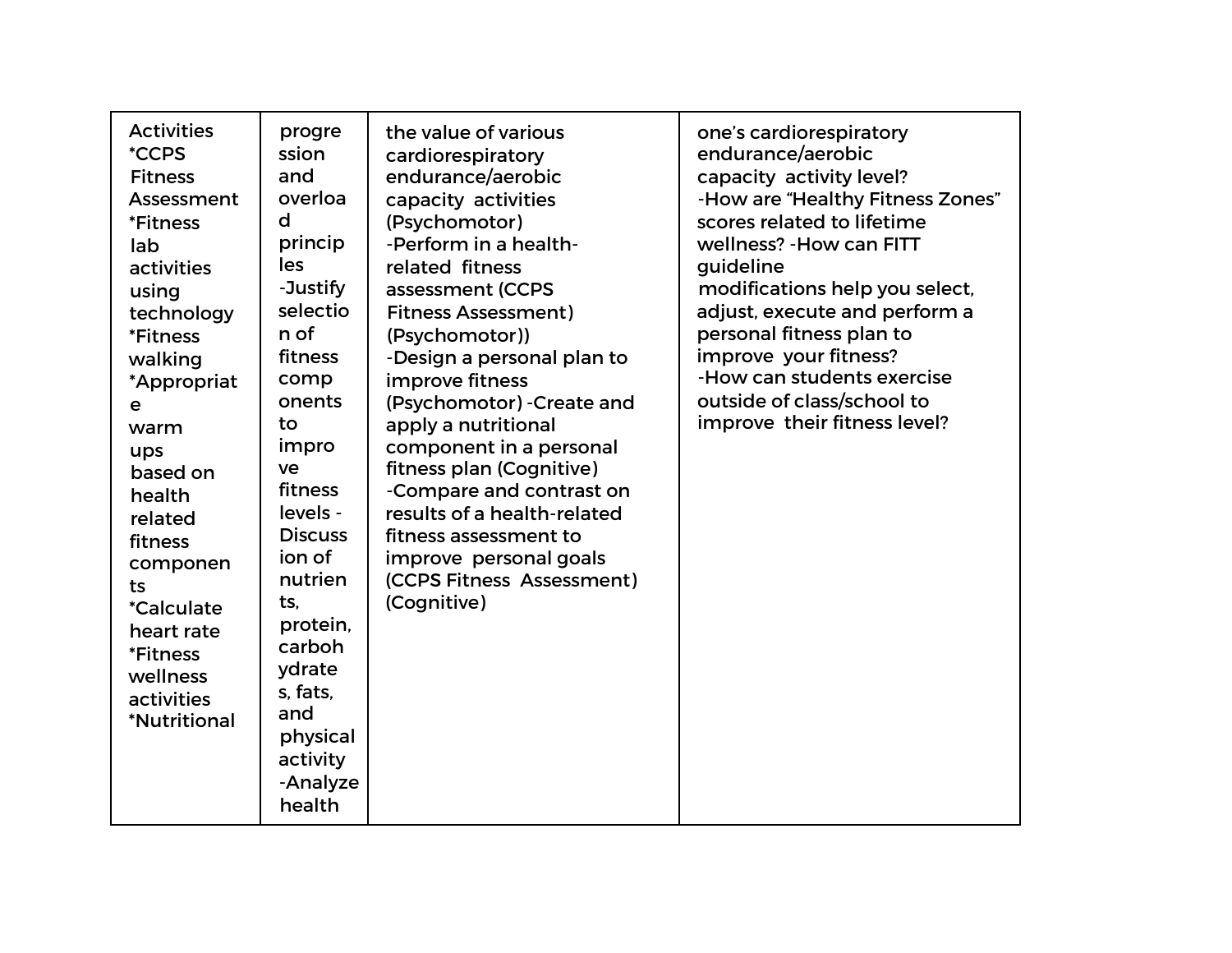| related  |  |
|----------|--|
| fitness  |  |
| compo    |  |
| nents    |  |
| to       |  |
| design,  |  |
| execu    |  |
| te and   |  |
| refine   |  |
| a        |  |
| personal |  |
| fitness  |  |
| plan     |  |
| -Assess  |  |
| comp     |  |
| onents   |  |
| of       |  |
| health   |  |
| related  |  |
| fitness  |  |

| discuss         |  |  |
|-----------------|--|--|
|                 |  |  |
| ions<br>*Cross- |  |  |
| Fit<br>*Weigh   |  |  |
|                 |  |  |
|                 |  |  |
|                 |  |  |
|                 |  |  |
| Trainin         |  |  |
|                 |  |  |
| g               |  |  |
|                 |  |  |